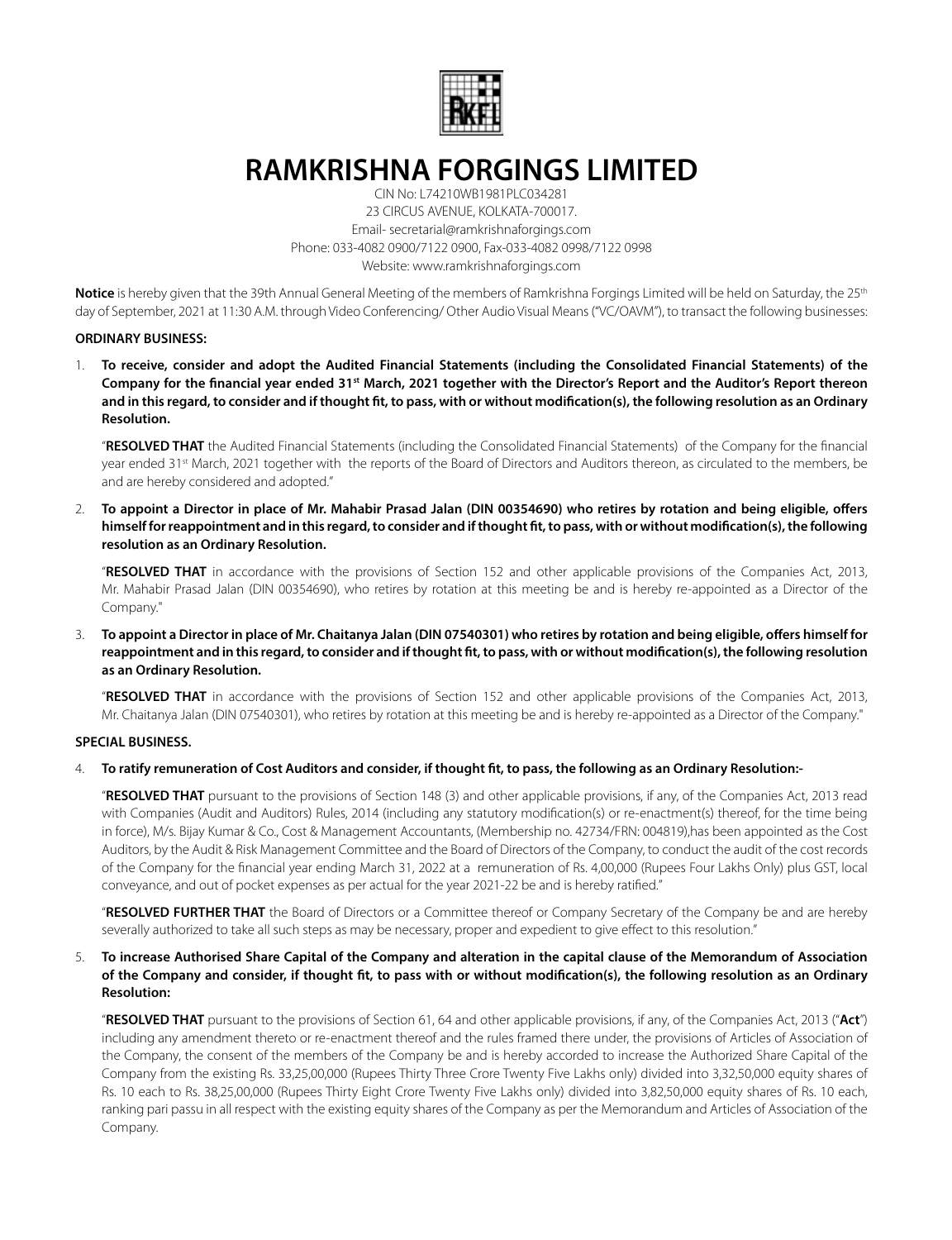**RESOLVED FURTHER THAT** pursuant to the provisions of Section 4, 13, 61 and other applicable provisions, if any, of the Act, including any amendment thereto or re-enactment thereof and the rules framed there under, the provisions of Articles of Association of the Company, the consent of the members of the Company be and is hereby accorded to alter the Memorandum of Association of the Company by deleting the existing Clause V of the Memorandum of Association and substituting the following new clause as Clause V:

V. The Authorised Share Capital of the Company is Rs. 38,25,00,000 (Rupees Thirty Eight Crore Twenty Five Lakh sonly) divided into 3,82,50,000 equity shares of Rs. 10 each. The Company shall have power to increase or reduce the Share Capital from time to time as , may think proper, and the shares forming the capital, original, increased or reduced may be divided into such classes, and may be issued with any preferential, deferred qualified or special rights privileges and conditions, or with such qualifications as regards preference, dividend, return of capital voting or other special incidents, and to be held on such terms as may be attached thereto, or as may be provided by the Company's Articles of Association for the time being, but so that where shares are issued with any preferential or special rights shall not be alterable otherwise than pursuant to the provisions of the Company s Articles of Association for the time being."

**RESOLVED FURTHER THAT** for the purpose of giving effect to the above resolution Mr. Naresh Jalan, Managing Director, Mr. Lalit Kumar Khetan, ED & Chief Financial Officer or Mr. Rajesh Mundhra, Company Secretary, be and are hereby severally authorized to do all such acts, deeds, matters and things as they may in their absolute discretion deem necessary and desirable for such purpose, including without limitation, preparing, signing, executing and filing applications with the relevant authorities as may be deemed necessary and expedient to give effect to the aforesaid resolution."

## 6. **To consider and approve Raising of Funds and consider, if thought ft, to pass with or without modifcation(s), the following resolution as a Special Resolution:**

"**RESOLVED THAT**, pursuant to the provisions of Section 23, Section 42, Section 62, Section 71, Section 179 and other applicable provisions of the Companies Act, 2013, read with the applicable provisions of the Companies (Prospectus and Allotment of Securities) Rules, 2014, the Companies (Share Capital and Debentures) Rules, 2014 and other rules and regulations made there under (including any amendment(s), statutory modification(s) and/or re-enactment(s) thereof for the time being in force) ("**Act**"), the provisions of the Memorandum of Association and the Articles of Association of the Company, all other applicable laws, rules and regulations, including the provisions of the Foreign Exchange Management Act, 1999 as amended and rules and regulations framed there under (including Foreign Exchange Management (Non-Debt Instruments) Rules, 2019, as amended), the current Consolidated FDI Policy issued by the Department for Promotion of Industry and Internal Trade, Ministry of Commerce, Government of India, as amended and the applicable rules and regulations made there under including applicable provisions of the Securities and Exchange Board of India (Issue of Capital and Disclosure Requirements) Regulations, 2018, as amended ("**SEBI ICDR Regulations**"), the Securities and Exchange Board of India (Issue and Listing of Debt Securities), Regulations, 2008 as amended ("**SEBI ILDS Regulations**"), the Securities and Exchange Board of India (Listing Obligations and Disclosure Requirements) Regulations, 2015, as amended ("**SEBI Listing Regulations**"), Companies (Issue of Global Depository Receipts) Rules, 2014, the Depository Receipts Scheme, 2014, the Framework for issue of Depository Receipts notified by SEBI vide circular dated October 10, 2019, as amended, Foreign Currency Convertible Bonds and Ordinary Shares (through Depository Receipt Mechanism) Scheme, 1993, the Securities and Exchange Board of India's Framework for issue of Depository Receipts, as amended, and such other statutes, clarifications, rules, regulations, circulars, notifications, guidelines, if any, as may be applicable, as amended from time to time issued by the Government of India, the Ministry of Corporate Affairs ("**MCA**"), the Securities and Exchange Board of India ("**SEBI**"), the Reserve Bank of India ("**RBI**"), BSE Limited ("**BSE**"), National Stock Exchange of India Limited ("**NSE**"), NSE together with BSE, the ("Stock Exchanges") where the equity shares of the Company of face value of Rs. 10 (Rupees ten only) each ("**Equity Shares**") are listed, and any other appropriate authority under any other applicable laws and subject to all other approval(s), consent(s), permission(s) and/or sanction(s) as may be required from various regulatory and statutory authorities, including the Government of India, the RBI, SEBI, MCA and the Stock Exchanges (hereinafter singly or collectively referred to as "**Appropriate Authorities**"), and subject to such terms, conditions and modifications as may be prescribed by any of the Appropriate Authorities while granting any such approval, permission and sanction, the approval of the members of the Company be and is hereby accorded to the Board of Directors of the Company (hereinafter referred to as the "Board", which term shall be deemed to mean and include any duly constituted committee thereof for the time being exercising the powers conferred by the Board) to create, issue, offer and allot (including with provisions for reservations on firm and/or competitive basis, or such part of issue and for such categories of persons as may be permitted) such number of Securities (as defined hereinafter), for cash, in one or more tranches, with or without green shoe option, whether Rupee denominated or denominated in Foreign Currency, for an aggregate amount up to Rs. 500 Crore (Rupees Five Hundred Crore), by way of one or more public and/or private offerings and/or on a preferential allotment basis and/or a qualified institutions placement ("**QIP**") to "qualified institutional buyers" as defined in the SEBI ICDR Regulations, and / or any combination thereof, and/or any other permitted modes through issue of prospectus and/or an offer document and/or a private placement offer letter and/or placement document and/ or such other documents/writings/ circulars/memoranda in such a manner, in such tranche or tranches, by way of an issue of Equity Shares or by way of an issue of any instrument or security including fully/partially convertible debentures or by way of a composite issue of non-convertible debentures and warrants entitling the warrant holder(s) to apply for Equity Shares, issue of Global Depository Receipts ("GDR's"), American Depository Receipts ("ADR's"), or any other eligible securities (instruments listed above collectively with the Equity Shares to be hereinafter referred to as the "Securities") or any combination of Securities with or without premium, to be subscribed in Indian and /or any Foreign currencies by all eligible investors, including, residents or non-resident investors/ whether institutions, foreign portfolio investors and/or incorporated bodies and/ or trusts or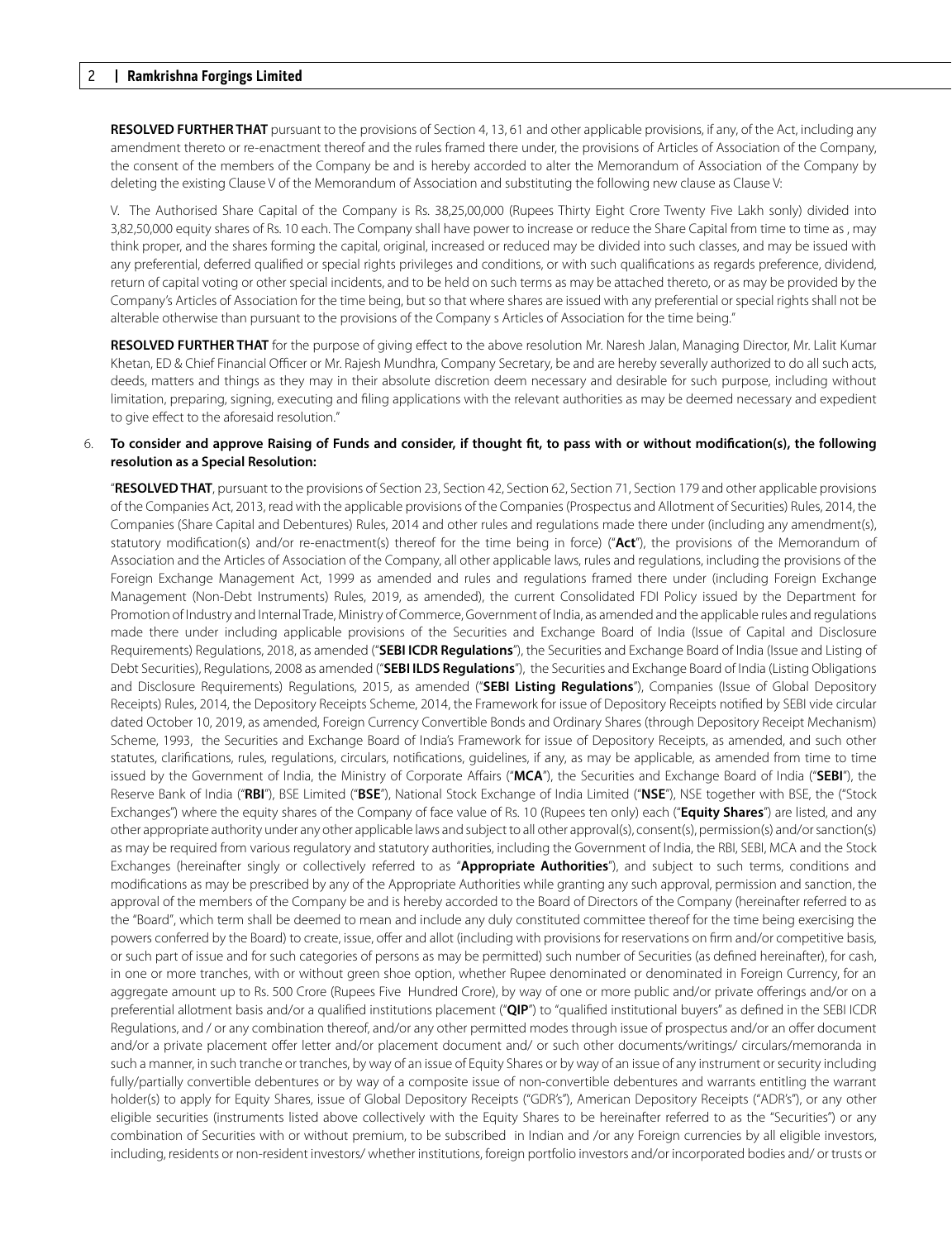# 2 **Ramkrishna Forgings Limited** 3 Notice

otherwise/ qualified institutional buyers/ mutual funds/ promoters/pension funds/ venture capital funds/ banks/ alternate investment funds/ Indian and/or multilateral financial institutions, insurance companies/trusts/ stabilising agents and any other category of persons or entities who are authorised to invest in the Securities of the Company as per extant regulations/guidelines or any combination of the above as may be deemed appropriate by the Board in its absolute discretion and, whether or not such investors are members of the Company (collectively called "**Investors**"), to all or any of them, jointly or severally through a prospectus and/or an offer document and/or a private placement offer letter and/or placement document and/or such other documents/writings/ circulars/memoranda in such a manner on such terms and conditions, considering the prevailing market conditions and other relevant factors wherever necessary in one or more tranche or tranches, at such price or prices, (whether at prevailing market price(s) or at permissible discount or premium to market price(s) in terms of applicable laws and regulations), with authority to retain over subscription up to such percentage as may be permitted under applicable regulations, including the discretion to determine the categories of Investors to whom the offer, issue and allotment of Securities shall be made to the exclusion of others, in such manner, including allotment to stabilising agent in terms of green shoe option, if any, exercised by the Company, and where necessary in consultation with the book running lead manager (s), global coordinator(s) and book running lead manager(s) and/or underwriters and/or stabilising agent and/or other advisors or otherwise on such terms and conditions, including the security, rate of interest etc., issue of Securities as fully or partly paid, making of calls and manner of appropriation of application money or call money, in respect of different class(es) of investor(s) and/or in respect of different Securities, deciding of other terms and conditions like number of securities to be issued, face value, number of Equity Shares to be allotted on conversion/redemption/ extinguishment of debt(s), rights attached to the warrants, terms of issue, period of conversion, fixing of record date or book closure terms, if any, as the Board may in its absolute discretion decide, in each case subject to applicable laws and on such terms and conditions as may be determined and deemed appropriate by the Board in its absolute discretion and without requiring any further approval or consent from the members at the time of such issue and allotment considering the prevailing market conditions and other relevant factors in consultation with the merchant banker(s) to be appointed by the Company' so as to enable the Company to list on any stock exchange in India or overseas jurisdictions;

**RESOLVED FURTHER THAT**, in case of issue and allotment of Securities by way of QIP in terms of Chapter VI of the SEBI ICDR Regulations (hereinafter referred to as **"Eligible Securities"** within the meaning rendered to such term under Regulation 171(a) of the SEBI ICDR Regulations):

- (i) The allotment of Securities shall only be made to qualified institutional buyers as defined in the SEBI ICDR Regulations ("**QIBs**");
- (ii) The Eligible Securities to be so created, offered, issued, and allotted, shall be subject to the provisions of the Memorandum of Association and the Articles of Association of the Company;
- (iii) The allotment of the Eligible Securities, or any combination of the Eligible Securities as may be decided by the Board and subject to applicable laws, shall be completed within 365 days from the date of passing of the special resolution of the shareholders of the Company or such other time as may be allowed under the SEBI ICDR Regulations;
- (iv) The Equity Shares issued and allotted under the Issue or allotted upon conversion of the equity linked instruments issued in QIP shall rank pari-passu inter se in all respects including with respect to entitlement to dividend, voting rights or otherwise with the existing Equity Shares of the Company in all respects;
- (v) The number and/or price of the Eligible Securities or the underlying Equity Shares issued on conversion of Eligible Securities convertible into Equity Shares shall be appropriately adjusted for corporate actions such as bonus issue, rights issue, stock split, merger, demerger, transfer of undertaking, sale of division, reclassification of equity shares into other securities, issue of shares issue of equity shares by way of capitalisation of profit or reserves, or any such capital or corporate restructuring;
- (vi) The Eligible Securities (excluding warrants) under the QIP shall be issued and allotted as fully paid up securities;
- (vii) In the event Equity Shares are issued, the "**relevant date**" for the purpose of pricing of the Equity Shares to be issued, shall be the date of the meeting in which the Board or the committee of directors authorised by the Board decides to open the proposed issue of such Equity Shares, subsequent to the receipt of members' approval in terms of provisions of Companies Act, 2013 and other applicable laws, rules, regulations and guidelines in relation to the proposed issue of the Equity Shares;
- (viii) In the event that Eligible Securities issued are eligible convertible securities, the relevant date for the purpose of pricing of the convertible securities to be issued, shall be, either the date of the meeting which the Board or a committee of directors authorised by the Board decides to open the proposed issue or the date on which the holders of such eligible convertible securities become entitled to apply for Equity Shares, as decided by the Board;
- (ix) The tenure of the convertible or exchangeable Eligible Securities issued through the QIP shall not exceed sixty months from the date of allotment;
- (x) Issue of Eligible Securities made by way of a QIP shall be at such price which is not less than the price determined in accordance with Regulation 176(1) under Chapter VI of the SEBI ICDR Regulations ("QIP Floor Price") and applicable law. The Board may, however, at its absolute discretion in consultation with the book running lead managers, issue Eligible Securities at a discount of not more than five percent or such other discount as may be permitted under applicable regulations to the QIP Floor Price;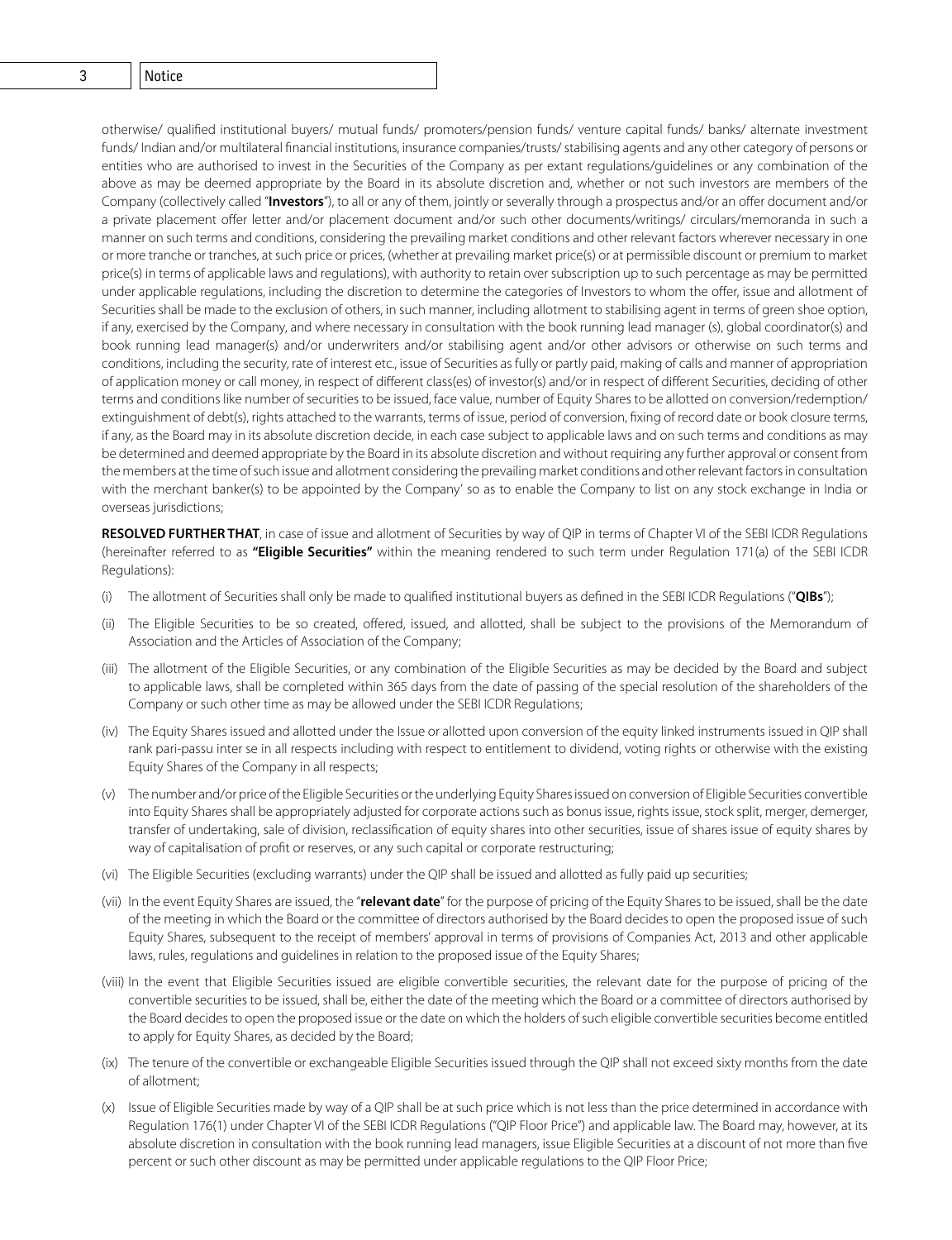- (xi) No single allottee shall be allotted more than fifty per cent of the issue size and the minimum number of allottees shall be as per the SEBI ICDR Regulations;
- (xii) No allotment shall be made, either directly or indirectly, to any QIB who is a promoter, or any person related to the promoters of the Company;
- (xiii) The Eligible Securities allotted in the QIP shall not be eligible for sale by the respective allottees, for a period of one year from the date of allotment, except on a recognised stock exchange or except as may be permitted from time to time by the SEBI ICDR Regulations; and
- (xiv) Any subsequent QIP shall not be undertaken until the expiry of two weeks from the date of the prior QIP made pursuant to this special resolution.

**RESOLVED FURTHER THAT**, the Securities issued in foreign markets shall be deemed to have been made abroad and/or in the market and/or at the place of issue of the Securities in the international market and may be governed by the applicable laws;

**RESOLVED FURTHER THAT**, in the event of issue of GDRs/ADRs, the pricing shall be determined in compliance with principles and provisions set out in Issue of Foreign Currency Convertible Bonds and Ordinary Shares (through the Depositary Receipt Mechanism) Scheme 1993, Companies (Issue of Global Depository Receipts) Rules, 2014, the Depository Receipts Scheme, 2014, the Framework for issue of Depository Receipts notified by SEBI vide circular dated October 10, 2019, as amended, and other applicable pricing provisions issued by the Ministry of Finance and other applicable laws, the Relevant Date for the purpose of pricing the Securities to be issued pursuant to such issue shall be the date of the meeting at which the Board decides to open such issue after passing of this Special Resolution. Preferential issuance and allotment of Securities (other than as issued and allotted to QIBs by way of QIP) shall be subject to the requirements prescribed under the Act and Chapter V of the SEBI ICDR Regulations and other applicable laws;

**RESOLVED FURTHER THAT**, the Board be and is hereby authorised to enter into any arrangement with any agencies or bodies for the issue of GDRs and/or ADRs represented by underlying equity shares in the share capital of the Company with such features and attributes as are prevalent in international/domestic capital markets for instruments of this nature and to provide for the tradability and free transferability thereof in accordance with market practices as per the domestic and/or international practice and regulations and under the norms and practices prevalent in the domestic/international capital markets and subject to applicable laws and regulations and the Articles of Association of the Company;

**RESOLVED FURTHER THAT**, for the purpose of giving effect to the above resolutions, the Board be and is hereby authorised to do all such acts, deeds, matters and things, as it may, in its absolute discretion, deem necessary or desirable for such purpose, including but not limited to finalisation and approval of the offer document(s), private placement offer letter, determining the form and manner of the issue, including the class of investors to whom the Securities are to be issued and allotted, number of Securities to be allotted, issue price, face value, fixing the record date, execution of various transaction documents, and to settle all questions, difficulties or doubts that may arise in regard to the issue, offer or allotment of Securities and utilisation of the proceeds as it may in its absolute discretion deem fit;

**RESOLVED FURTHER THAT**, without prejudice to the generality of the above, the aforesaid Securities may have such features and attributes or any terms or combination of terms in accordance with international practices to provide for the tradability and free transferability thereof as per the prevailing practices and regulations in the capital markets including but not limited to the terms and conditions in relation to payment of dividend, issue of additional Equity Shares, variation of the conversion price of the Securities or period of conversion of Securities into Equity Shares during the duration of the Securities and the Board be and is hereby authorised, in its absolute discretion, in such manner as it may deem fit, to dispose-off such of the Securities that are not subscribed;

**RESOLVED FURTHER THAT**, the Securities to be created, issued allotted and offered in terms of this resolution shall be subject to the provisions of the Memorandum of Association and the Articles of Association of the Company and the fully paid-up Equity Shares that may be issued by the Company (including issuance of Equity Shares pursuant to conversion of any Securities as the case may be in accordance with the terms of the offering) shall rank pari passu with the existing Equity Shares of the Company in all respects;

**RESOLVED FURTHER THAT**, for the purpose of giving effect to any offer, issue, or allotment of Securities or instruments representing the same, as described above, the Board be and is hereby authorised on behalf of the Company to do all such acts, deeds, matters and things, as it may, in its absolute discretion, deem necessary or desirable for such purpose, including without limitation, the determination of the nature of the issuance, terms and conditions for the issuance of Securities including the number of Securities that may be offered in domestic and international markets and proportion thereof, issue price and discounts permitted under applicable law, premium amount on issue/conversion of the Securities, if any, rate of interest, timing for issuance of such Securities and shall be entitled to vary, modify or alter any of the terms and conditions as it may deem expedient, opening and maintaining bank accounts, entering into and executing arrangements for managing, underwriting, marketing, listing, trading and entering into and executing arrangements with merchant bankers, lead managers, legal advisors, depository, custodian, registrar, stabilising agent, paying and conversion agent, trustee, escrow agent and executing other agreements, including any amendments or supplements thereto, as necessary or appropriate and to finalise, approve and issue any document(s) or agreements including but not limited to the placement document and filing such documents (in draft or final form) with any Indian or foreign regulatory authority or stock exchanges and sign all deeds, documents and writing and to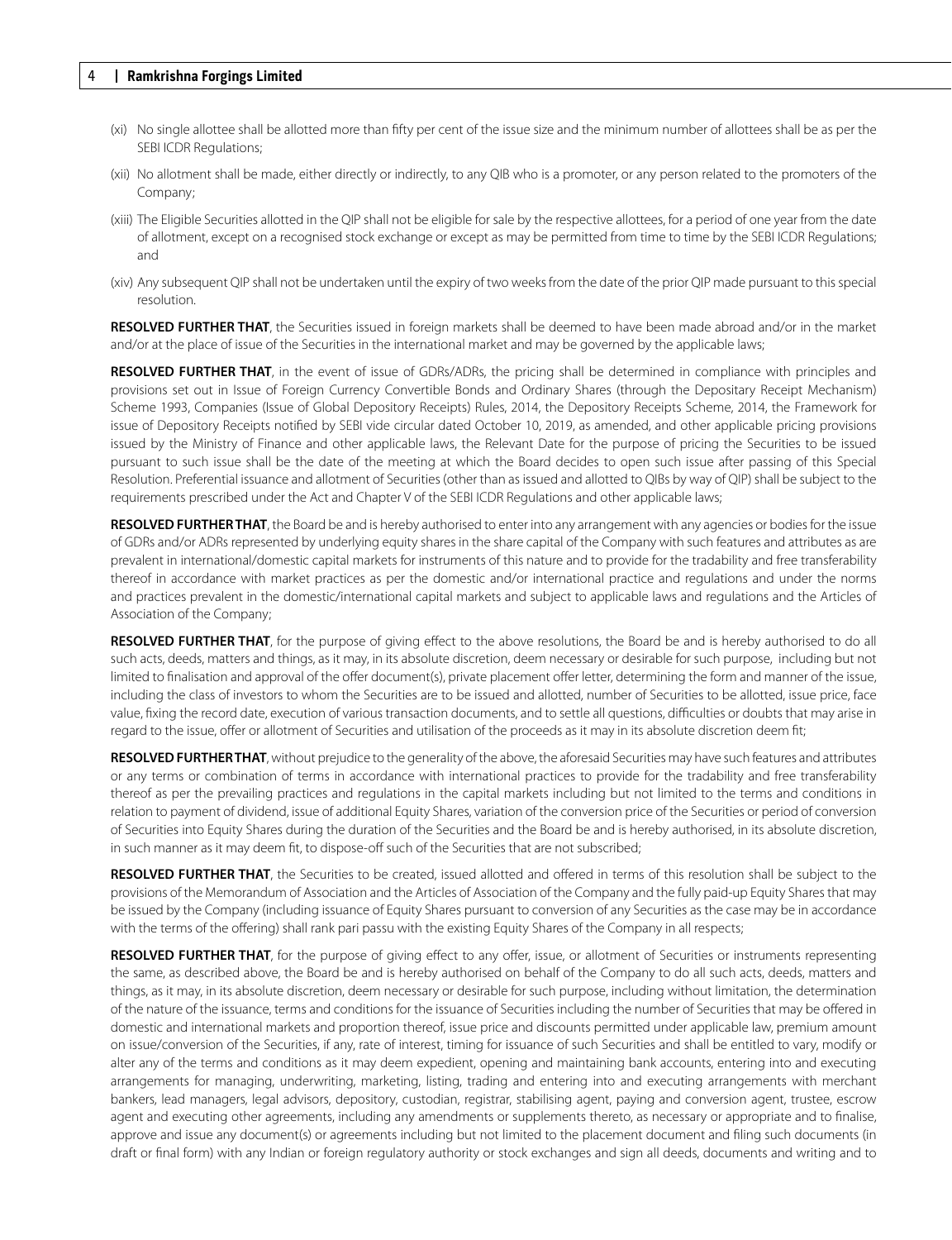4 **Ramkrishna Forgings Limited** 5 Notice

pay any fees, commissions, remuneration, expenses relating thereto and with power on behalf of the Company to settle all questions, difficulties or doubts that may arise in regard to the issue, offer or allotment of Securities and take all steps which are incidental and ancillary in this connection, including in relation to utilisation of the issue proceeds, as it may in its absolute discretion deem fit without being required to seek further consent or approval of the members or otherwise to the end and intent that the members shall be deemed to have given their approval thereto expressly by the authority of this resolution and all actions taken by the Board, to exercise its powers, in connection with any matter(s) referred to or contemplated in any of the foregoing resolutions be and are hereby approved, ratified and confirmed, in all respects;

**RESOLVED FURTHER THAT**, the Board be and is hereby authorised to delegate (to the extent permitted by law) all or any of the powers conferred by this resolution herein, to any committee of directors formed, Directors or one or more executives/officers of the Company to give effect to the above resolutions, in accordance with applicable law."

# 7. **To re-appoint Mr. Mahabir Prasad Jalan (DIN:00354690) as Wholetime Director designated as Chairman of the Company for a period of 5 years w.e.f. 5th November 2021 and consider, if thought ft, to pass with or without modifcation(s), the following resolution as a Special Resolution :**

"**RESOLVED THAT** based on the recommendation of the Nomination and Remuneration Committee and approval of the Board and pursuant to the provisions of Sections 196, 197, 198, 203 read with Schedule V and other applicable provisions of the Companies Act, 2013 (including any statutory modification or re-enactment thereof for the time being in force) and pursuant to regulation 17(6)(e) of the SEBI (Listing Obligations & Disclosure Requirements) Regulations, 2015 and all applicable guidelines issued by the Central Government from time to time and such other approvals, as may be necessary, consent of the members of the Company be and is hereby accorded to the reappointment of Mr. Mahabir Prasad Jalan (DIN:00354690), as the Wholetime Director designated as Chairman of the Company, for a period of 5 (Five) year w.e.f. 5th November 2021, upon the terms and conditions including remuneration as set out in the Explanatory Statement."

"**RESOLVED FURTHER THAT** Mr. Mahabir Prasad Jalan shall be subject to retirement by rotation during his tenure as the Wholetime Director of the Company provided that if he vacates office by retirement by rotation under the provisions of the Companies Act 2013 at any Annual General Meeting and is re-appointed as a Director at the same meeting, he shall not, by reason only of such vacation, cease to be the Whole-time Director."

"**FURTHER RESOLVED THAT** in the event of absence or inadequacy of profits during the aforesaid period , the Company will pay to Mr. Mahabir Prasad Jalan the remuneration as per the explanatory statement as minimum remuneration."

"**RESOLVED FURTHER THAT** Mr. Mahabir Prasad Jalan, shall, notwithstanding his age exceeding 70 years at the time of his reappointment, shall continue to act as the Wholetime Director of the Company designated as Chairman on the terms and conditions mentioned as above."

"**RESOLVED FURTHER THAT** the Board of Directors or any Committee thereof, be and is hereby authorised to alter, modify or revise from time to time, the said terms and conditions of reappointment and remuneration of Mr. Mahabir Prasad Jalan in such manner as may be considered appropriate and in the best interest of the Company and as may be permissible at law upon the terms and conditions set out in the Explanatory Statement."

"**RESOLVED FURTHER THAT** the Board of Directors, Nomination & Remuneration Committee of the Board and the Company Secretary be and are hereby severally authorized to do all such acts, deeds, matters and things as may be considered necessary, proper, expedient, incidental or desirable to give effect to this resolution."

# 8. **To re-appoint Mr. Naresh Jalan (DIN:00375462) as the Managing Director of the Company for a period of 5 years w.e.f 5th November 2021 and consider, if thought ft, to pass with or without modifcation(s), the following resolution as a Special Resolution :**

"**RESOLVED THAT** based on the recommendation of the Nomination and Remuneration Committee and approval of the Board and pursuant to the provisions of Sections 196, 197, 198, 203 read with Schedule V and other applicable provisions of the Companies Act, 2013 (including any statutory modification or re-enactment thereof for the time being in force) and pursuant to regulation 17(6)(e) of the SEBI (Listing Obligations & Disclosure Requirements) Regulations, 2015 and all applicable guidelines issued by the Central Government from time to time and such other approvals, as may be necessary, consent of the members of the Company be and is hereby accorded to the reappointment of Mr. Naresh Jalan (DIN:00375462), as the Managing Director of the Company, for a period of 5 (Five) year w.e.f. 5th November 2021, upon the terms and conditions including remuneration as set out in the Explanatory Statement."

"**RESOLVED FURTHER THAT** Mr. Naresh Jalan shall be subject to retirement by rotation during his tenure as the Managing Director of the Company provided that if he vacates office by retirement by rotation under the provisions of the Companies Act 2013 at any Annual General Meeting and is re-appointed as a Director at the same meeting, he shall not, by reason only of such vacation, cease to be the Managing Director."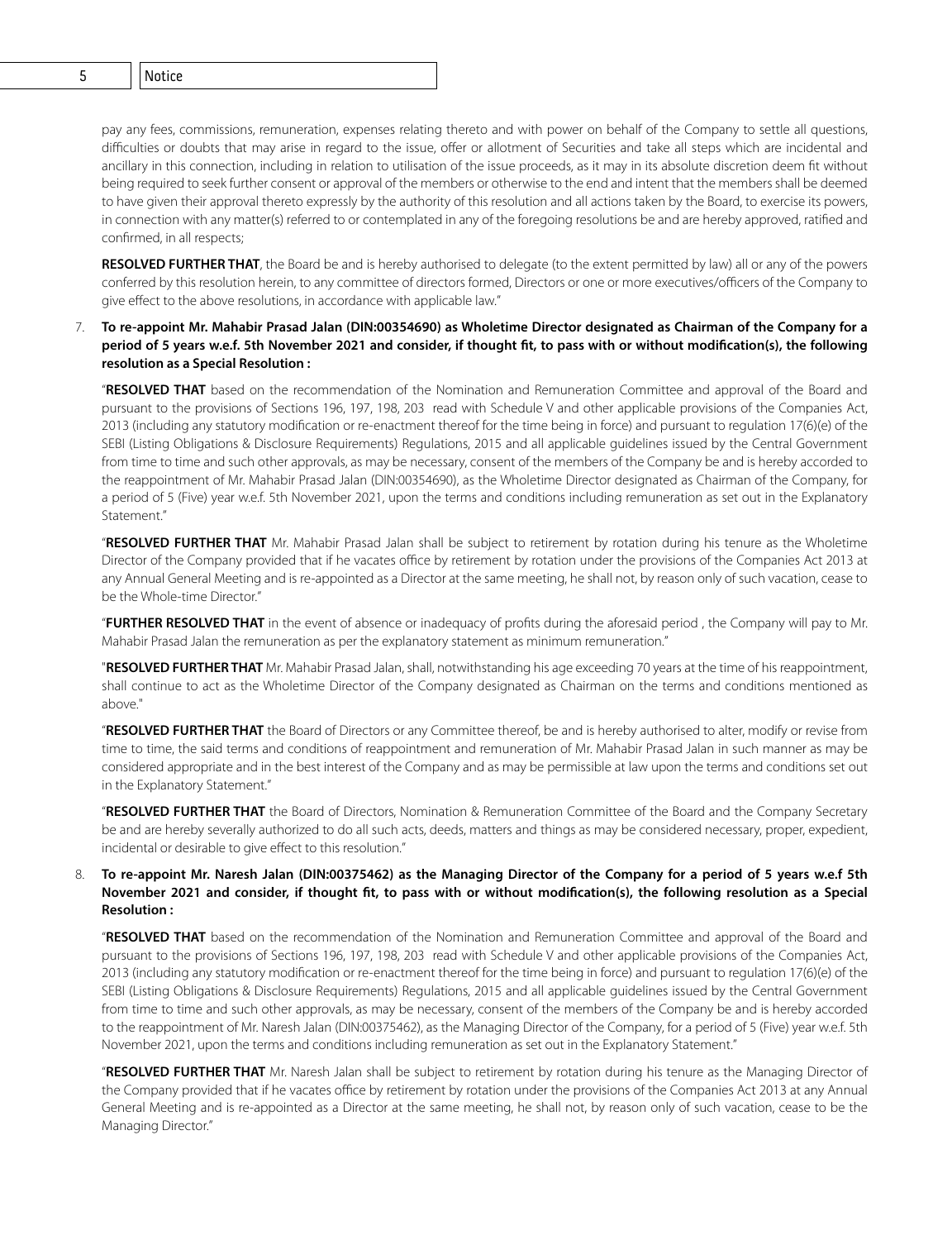"**RESOLVED FURTHER THAT** in the event of absence or inadequacy of profits during the aforesaid period , the Company will pay to Mr. Naresh Jalan the remuneration as per the explanatory statement as minimum remuneration."

"**RESOLVED FURTHER THAT** the Board of Directors or any Committee thereof, be and is hereby authorised to alter, modify or revise from time to time, the said terms and conditions of reappointment and remuneration of Mr. Naresh Jalan in such manner as may be considered appropriate and in the best interest of the Company and as may be permissible at law upon the terms and conditions set out in the Explanatory Statement."

"**RESOLVED FURTHER THAT** the Board of Directors, Nomination & Remuneration Committee of the Board and the Company Secretary be and are hereby severally authorized to do all such acts, deeds, matters and things as may be considered necessary, proper, expedient, incidental or desirable to give effect to this resolution."

By order of the Board

|                                    | $Sd$ /-                  |
|------------------------------------|--------------------------|
| Place : Kolkata                    | Rajesh Mundhra           |
| Dated : 27th August, 2021          | Company Secretary        |
| Registered Office:                 | Membership No. ACS 12991 |
| 23 Circus Avenue, Kolkata – 700017 |                          |

### **NOTES:**

1. In view of the outbreak of the COVID-19 pandemic, social distancing is a norm to be followed and Ministry of Corporate Affairs ("MCA") has vide its General Circular No. 02/2021 dated 13th January 2021 read with General Circular No. 20/ 2020 dated 5th May, 2020, General Circular No. 14/ 2020 dated 8th April, 2020 and General Circular No. 17/ 2020 dated 13th April, 2020 (collectively referred to as "said Circulars") and the Securities and Exchange Board of India vide its circulars dated May 12, 2020 and January 15, 2021 permitted the holding of the Annual General Meeting ("AGM") through VC / OAVM, without the physical presence of the Shareholders at a common venue.

Accordingly, in compliance with the applicable provisions of the Companies Act, 2013 ("Act") read with the said Circulars and Securities and Exchange Board of India (Listing Obligations and Disclosure Requirements) Regulations, 2015 (SEBI Listing Regulations"), the Company has decided to convene its 39th AGM through VC/ OAVM and the Shareholders can attend and participate in the ensuing AGM through VC/ OAVM. **The Company will conduct the AGM through VC/ OAVM from its Registered Ofce, i.e, 12th Floor, 23 Circus Avenue, Kolkata – 700017 which shall be deemed to be venue of the meeting**.

- 2. Explanatory Statement pursuant to Section 102 of the Act relating to Item nos. 4 to 8 of the Notice of the 39th AGM, is annexed hereto.
- 3. Pursuant to the provisions of the Act, a member entitled to attend and vote at the AGM is entitled to appoint a proxy to attend and vote on his/her behalf and the proxy need not be a Member of the Company. However, since this AGM is being held through VC/ OAVM, whereby physical attendance of Shareholders has been dispensed with and in line with the said circulars read with Circular No. SEBI/HO/CFD/ CMD1/CIR/P/2020/79 dated 12th May, 2020 ("said SEBI Circular")& Circular No. SEBI/HO/CFD/CMD2/CIR/P/2021/11 dated 15th January, 2021issued by the Securities and Exchange Board of India ("SEBI"), **THE FACILITY TO APPOINT A PROXY TO ATTEND AND CAST VOTE FOR THE SHAREHOLDER IS NOT MADE AVAILABLE FOR THIS AGM AND HENCE THE PROXY FORM AND ATTENDANCE SLIP ARE NOT ANNEXED TO THIS NOTICE.**
- 4. In terms of the provisions of Section 112 and 113 of the Act read with the said Circulars, Corporate/Institutional Members (i.e. other than individuals, HUF, NRI etc.) are entitled to appoint their authorized representatives to attend the AGM through VC/ OAVM on their behalf and participate thereat, including cast votes by electronic means are required to send scanned copy (PDF/JPG Format) of the relevant Board Resolution / Authority letter etc. whereby their authorized representative has been appointed to attend the AGM on their behalf, to the Company, together with attested specimen signature of the duly authorized signatory(ies) who are authorized to vote, to the Scrutinizer by e-mail to **scrutinizermkb@gmail.com**. with a copy marked to **secretarial@ramkrishnaforgings.com**.
- 5. M/s. S. R. Batliboi & Co., LLP, Chartered Accountants, Firm Registration No. 301003E/E300005) were appointed as the Statutory Auditors at the 35th Annual General Meeting of the Company held on 16th September 2017 for a period of five years from the conclusion of the 35th Annual General Meeting till the conclusion of the 40th Annual General Meeting, subject to the ratification of appointment by members at every Annual General Meeting. Further, M/s. S.K. Naredi & Co, Chartered Accountants (Firm Registration No. 003333C) were appointed as the Joint Statutory Auditors at the 37th Annual General Meeting of the Company held on 7th September 2019 for a period of five years from the conclusion of the 37th Annual General Meeting till the conclusion of the 42nd Annual-General Meeting. The requirement to place the matter relating to the appointment of Auditors for ratification by members at every AGM has been done away with vide notification issued by the Ministry of Corporate Affairs effective from 7th May, 2018. Accordingly, no resolution is proposed for ratification of appointment of Statutory Auditors.
- 6. In view of the outbreak of the COVID-19 pandemic, resultant difficulties involved in dispatching of physical copies of the Annual Report and in line with the said Circulars issued by the MCA and said SEBI Circular, the Annual Report including Notice of the 39th AGM of the Company inter alia indicating the process and manner of e-voting is being sent only by Email, to all the Shareholders whose Email IDs are registered with the Company/ Depository Participant(s).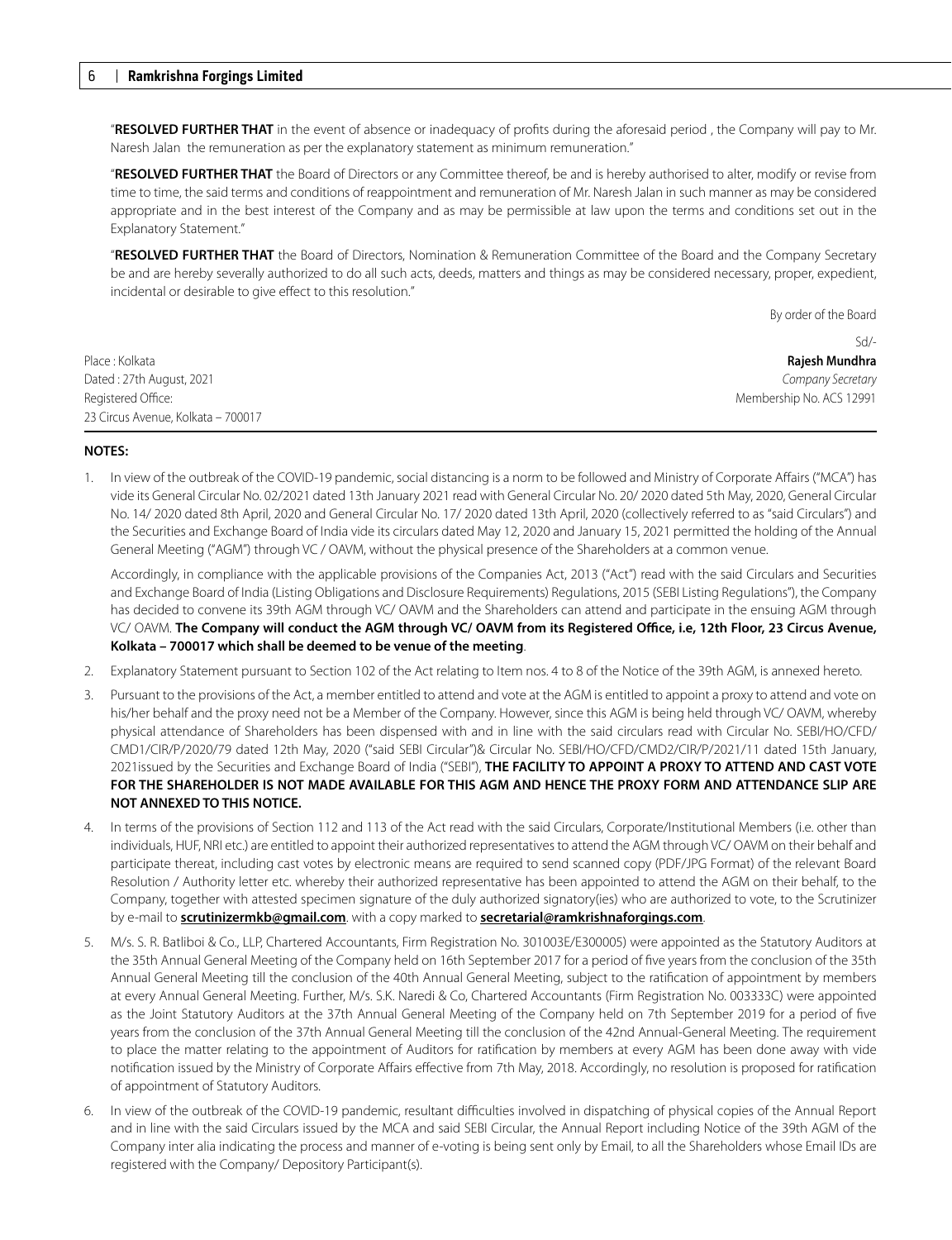6 **Ramkrishna Forgings Limited** 7 Notice

Further, in terms of the applicable provisions of the Act, SEBI Listing Regulations read with the said Circulars issued by MCA and said SEBI Circular, the Annual Report including Notice of the 39th AGM of the Company will also be available on the website of the Company at **www.ramkrishnaforgings.com**. The same can also be accessed from the websites of the Stock Exchanges i.e. BSE Limited at **www. bseindia.com** and National Stock Exchange of India Limited at **www.nseindia.com** respectively and on the website of KFintech i.e. **www. kfntech.com**.

- 7. For receiving all communication (including Annual Report) from the Company electronically:
	- a) Members holding shares in physical mode and who have not registered/updated their email address with the Company are requested to register/update the same by providing the details of folio number and attaching a self-attested copy of PAN card to KFinTech at **einward.ris@kfntech.com**.
	- b) Members holding shares in dematerialised mode are requested to register/update their email addresses with the relevant Depository Participant.
- 8. The Shareholders can join the AGM in the VC/ OAVM mode 15 minutes before and after the scheduled time of the commencement of the Meeting by following the procedure mentioned hereinbelow in the Notice. The facility of participation at the AGM through VC/ OAVM will be made available for 1,000 Shareholders on **'frst come frst serve'** basis. This will not include large Shareholders (i.e. Shareholders holding 2% or more), Promoters, Institutional Investors, Directors, Key Managerial Personnel, the Chairpersons of the Audit Committee, Nomination and Remuneration Committee and Stakeholders Relationship Committee, Auditors etc. who are allowed to attend the AGM without restriction on account of **'frst come frst serve'** basis.
- 9. Members of the Company under the category of Institutional Investors are encouraged to attend and vote at the AGM.
- 10. The attendance of the Shareholders attending the AGM through VC/OAVM will be counted for the purpose of reckoning the quorum under Section 103 of the Act.
- 11. In case of joint holders, the Member whose name appears as the first holder in the order of names as per the Register of Members of the Company will be entitled to vote electronically at the AGM.
- 12. The Shareholders, seeking any information with regard to the accounts or any matter to be placed at the AGM, are requested to write to the Company on or before Monday, 20th September 2021, through email at **secretarial@ramkrishnaforgings.com** so as to enable the management to keep the information ready on the date of AGM and reply suitably.
- 13. The Notice is being sent to all the members of the Company, whose name appear in the Register of Members as on 27th August 2021.
- 14. The Register of Members and the Share Transfer books of the Company will remain closed from Saturday, 18th September, 2021 to Saturday, 25th September 2021 (both days inclusive) for the purpose of Annual General Meeting.
- 15. In compliance with the provisions of Sections 108, 110 and other applicable provisions, if any, of the Act, read with the relevant rules made thereunder and Regulation 44 of the Securities and Exchange Board of India (Listing Obligations and Disclosure Requirements) Regulations, 2015 (as amended), the Company is pleased to extended e-voting facility to its members to enable them to cast their votes electronically. The Company has engaged the services of KFin Technologies Private Limited (KFintech) as the Agency to provide remote e-voting facility and e-voting facility at the AGM.
- 16. Further, in accordance with Section 108 of the Act read with Rule 20 of the Companies (Management and Administration) Amendment Rules, 2015, the Company has fixed **Friday, 17th September, 2021** as the "**cut-of date**" to determine the eligibility to vote by remote e-voting or e-voting at the AGM. Only those person whose name is recorded in the Register of Members or in the Register of Beneficial Owners maintained by the depositories as on the cut-off date, i.e. 17th September, 2021, shall be entitled to avail the facility of remote e-voting or e-voting at the AGM. A person who is not a member as on cut-off date should treat this Notice for information purpose only.
- 17. Only those Shareholders, who will be present at the AGM through VC/ OAVM facility and who have not cast their vote by remote e-voting prior to the AGM and are otherwise not barred from doing so, shall be eligible to vote through e-voting system at the AGM.
- 18. The Board of Directors of the Company at their meeting held on 15th May 2021 has appointed M/s. MKB & Associates, as the Scrutinizer to scrutinize the e-voting process in fair and transparent manner. The Scrutinizer shall, after conclusion of voting at the AGM, first count the votes cast at the meeting and thereafter unblock the votes cast through remote e-voting and shall make consolidated Scrutinizer's Report of the votes cast in favour or against, if any, forthwith to the Chairman or person authorized by him in writing, who shall countersign the same and declare the result of the voting therewith. The Results shall be declared within two working days from the conclusion of the AGM of the Company and the resolutions will be deemed to be passed on the AGM date subject to receipt of the requisite number of votes in favour of the Resolution(s).
- 19. The Results declared alongwith the Scrutinizer's Report shall be placed on the Company's website **www.ramkrishnaforgings.com** and on the website of the service provider (**https://evoting.kfntech.com**) after the declaration of result by the Chairman or a person authorized by him in writing and also the same will be communicated to the National Stock Exchange of India Ltd. and BSE Limited.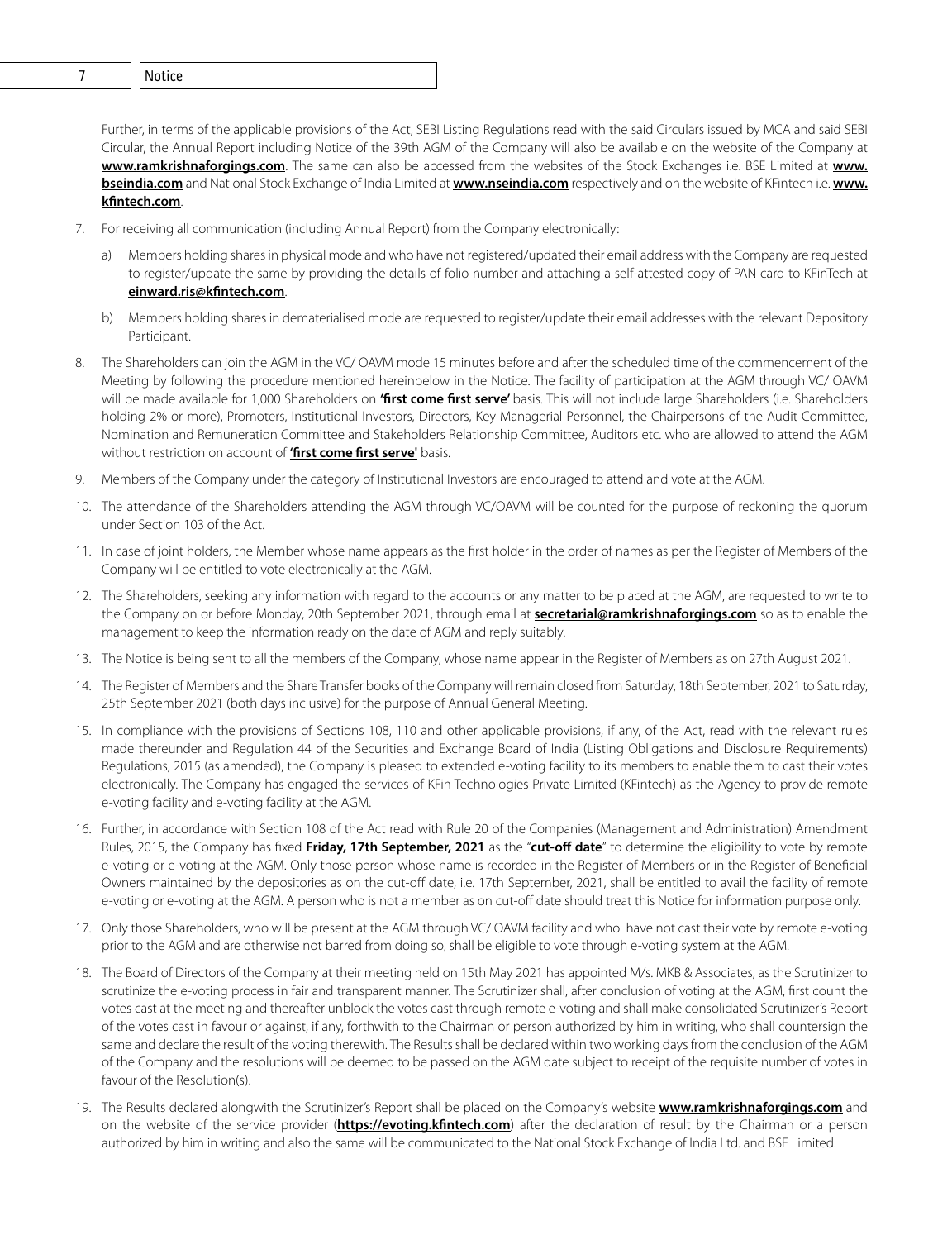#### **Instructions for the Members for attending the e-AGM through Video Conference and Voting:**

- i. In compliance with the provisions of Section 108 of the Act, read with Rule 20 of the Companies (Management and Administration) Rules, 2014, as amended from time to time, Regulation 44 of the SEBI Listing Regulations and in terms of SEBI vide circular no. SEBI/HO/CFD/CMD/ CIR/P/2020/242 dated December 09, 2020 in relation to e-Voting facility provided by Listed Entities, the Members are provided with the facility to cast their vote electronically, through the e-Voting services provided by KFintech, on all the resolutions set forth in this Notice. The instructions for e-Voting are given herein below.
- ii. The e-Voting process has been enabled to all the individual demat account holders, by way of single login credential, through their demat accounts / websites of Depositories / DPs in order to increase the efficiency of the voting process.
- iii. Individual demat account holders would be able to cast their vote without having to register again with the e-Voting service provider thereby not only facilitating seamless authentication but also ease and convenience of participating in e-Voting process. Shareholders are advised to update their mobile number and e-mail ID with their DPs to access e-Voting facility.
- iv. The remote e-voting period shall commences on **Wednesday, 22nd September 2021 (9.00 A.M.) and ends on Friday, 24th September, 2021 (5.00 P.M.)** The remote e-voting module shall be disabled for voting after 5:00 P.M. on Friday, 24th September, 2021 and no remote e-voting will be allowed thereafter. During this period Shareholders' of the Company, holding shares either in physical form or in dematerialized form, as on the **cut-of date being Friday, 17th September, 2021**, may cast their vote electronically in the manner and process set out hereinbelow. Once the vote on a resolution is cast by the Member, the Member shall not be allowed to change it subsequently. Further the Members who have casted their vote electronically may attend the AGM but shall not be entitled to cast their vote again. A person, whose name is recorded in the Register of Members or in the register of beneficial owners maintained by the depositories as on the cut-off date i.e. Friday, 17th September, 2021 shall only be entitled to avail the facility of remote e-voting or voting at the AGM, as may be decided by the Company.
- v. Any person holding shares in physical form and non-individual shareholders, who acquires shares of the Company and becomes a Member of the Company after sending of the Notice and holding shares as of the cut-off date, may obtain the login ID and password by sending a request at **evoting@Kfntech.com**. However, if he / she is already registered with KFintech for remote e-Voting then he /she can use his / her existing User ID and password for casting the vote.
- vi. In case of Individual Shareholders holding securities in demat mode and who acquires shares of the Company and becomes a Member of the Company after sending of the Notice and holding shares as of the cut-off date may follow steps mentioned below under Step no. 2 "Login method for remote e-Voting and joining virtual meeting for Individual shareholders holding securities in demat mode."
- vii. The details of the process and manner for remote e-Voting and e-AGM are explained herein below:

**Step 1:** Access to join virtual meetings (e-AGM) of the Company on KFintech system to participate e-AGM and vote at the AGM

**Step 2:** Access to Depositories e-Voting system in case of individual shareholders holding shares in demat mode

**Step 3:** Access to KFintech e-Voting system in case of shareholders holding shares in physical and non-individual shareholders in demat mode

#### **Details on Step 1 are mentioned below:**

## **Instructions for all the shareholders, including Individual, for attending the AGM of the Company through VC/OAVM and e-Voting during the meeting:**

- i. Member will be provided with a facility to attend the e-AGM through video conferencing platform provided by M/s KFin Technologies Private Limited. Members may access the same at **https://emeetings.kfntech.com**/ under shareholders/members login by using the remote evoting credentials. The link for e-AGM will be available in shareholder/members login where the EVENT and the name of the Company can be selected. Please note that the members who do not have the User ID and Password for e-Voting or have forgotten the User ID and Password may retrieve the same by following the remote e-voting instructions mentioned below in Step no. 3 [I] (a) to (l).
- ii. Members are encouraged to join the Meeting through Laptops with Google Chrome for better experience.
- iii. Further Members will be required to allow Camera, if any, and hence use Internet with a good speed to avoid any disturbance during the meeting.
- iv. Please note that participants connecting from mobile devices or tablets or through laptop connecting via mobile hotspot may experience Audio/Video loss due to fluctuation in their respective network. It is therefore recommended to use stable Wi-Fi or LAN connection to mitigate any kind of aforesaid glitches.
- v. Members who would like to express their views/ask questions during the meeting may do so at **https://ris.kfntech.com/ agmvcspeakerregistration/ from Monday, 20th September, 2021 (9:00 a.m. IST) to Tuesday, 21st September, 2021 (5:00 p.m. IST)**. Only those Members who have registered themselves as a speaker will be allowed to express their views / ask questions during the AGM. The Company reserves the right to restrict the number of speakers depending on the availability of time for the AGM. Please note that, Members question will be answered only, the Shareholder continue to hold the shares as of cut-off date.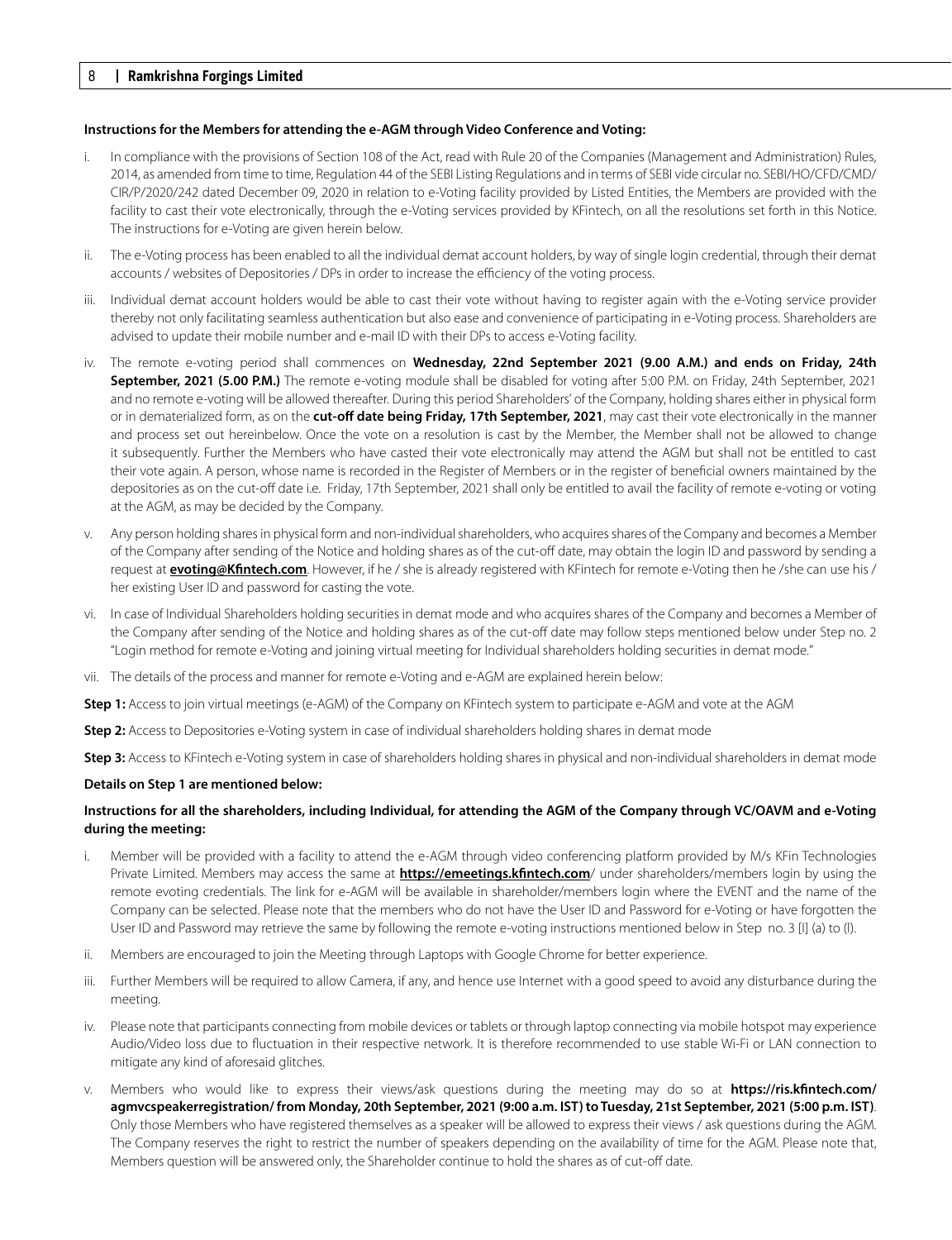vi. Due to limitations of transmission and coordination during the Q&A session, the Company may dispense with the speaker registration during the e-AGM conference.

# **Details on Step 2 are mentioned below:**

# **Login method for remote e-Voting for Individual shareholders holding securities in demat mode.**

| Type of                                                                                                      | <b>Login Method</b>                                                                                                                                                                                                                                                                                                                                                                                                                                                                                                                                                                                                                                                                                                                                                                                                                                                                                                                           |
|--------------------------------------------------------------------------------------------------------------|-----------------------------------------------------------------------------------------------------------------------------------------------------------------------------------------------------------------------------------------------------------------------------------------------------------------------------------------------------------------------------------------------------------------------------------------------------------------------------------------------------------------------------------------------------------------------------------------------------------------------------------------------------------------------------------------------------------------------------------------------------------------------------------------------------------------------------------------------------------------------------------------------------------------------------------------------|
| shareholders<br>Individual<br><b>Shareholders</b><br>holding securities<br>in demat mode with<br><b>NSDL</b> | If you are already registered for NSDL IDeAS facility, please visit the e-Services website of NSDL. Open web browser<br>$\left( \begin{array}{c} 1 \end{array} \right)$<br>by typing the following URL: https://eservices.nsdl.com either on a Personal Computer or on a mobile. Once<br>the home page of e-Services is launched, click on the "Beneficial Owner" icon under "Login" which is available<br>under 'IDeAS' section. A new screen will open. You will have to enter your User ID and Password. After successful<br>authentication, you will be able to see e-Voting services. Click on "Access to e-Voting" under e-Voting services and<br>you will be able to see e-Voting page. Click on company name or e-Voting service provider name and you will<br>be re-directed to e-Voting service provider website for casting your vote during the remote e-Voting period or<br>joining virtual meeting & voting during the meeting. |
|                                                                                                              | If the user is not registered for IDeAS e-Services, option to register is available at https://eservices.nsdl.com. Select<br>2)<br>"Register Online for IDeAS "Portal or click at https://eservices.nsdl.com/SecureWeb/IdeasDirectReg.jsp                                                                                                                                                                                                                                                                                                                                                                                                                                                                                                                                                                                                                                                                                                     |
|                                                                                                              | Visit the e-Voting website of NSDL. Open web browser by typing the following URL: https://www.evoting.nsdl.<br>3)<br>com/ either on a Personal Computer or on a mobile. Once the home page of e-Voting system is launched,<br>click on the icon "Login" which is available under 'Shareholder/Member' section. A new screen will open. You<br>will have to enter your User ID (i.e. your sixteen digit demat account number hold with NSDL), Password/OTP<br>and a Verification Code as shown on the screen. After successful authentication, you will be redirected to NSDL<br>Depository site wherein you can see e-Voting page. Click on company name or e-Voting service provider name<br>and you will be redirected to e-Voting service provider website for casting your vote during the remote e-Voting<br>period or joining virtual meeting & voting during the meeting.                                                              |
| Individual<br><b>Shareholders</b><br>holding securities in<br>demat mode with                                | Existing user of who have opted for Easi / Easiest, they can login through their user id and password. Option<br>1.<br>will be made available to reach e-Voting page without any further authentication. The URL for users to login to<br>Easi / Easiest are https://web.cdslindia.com/myeasi/home/login or www.cdslindia.com and click on New System<br>Myeasi.                                                                                                                                                                                                                                                                                                                                                                                                                                                                                                                                                                              |
| <b>CDSL</b>                                                                                                  | 2.<br>After successful login of Easi / Easiest the user will be also able to see the E Voting Menu. The Menu will have<br>links of e-Voting service provider i.e. NSDL, Kfin Technologies Private Limited, LINKNTIME, CDSL. Click on e-Voting<br>service provider name to cast your vote.                                                                                                                                                                                                                                                                                                                                                                                                                                                                                                                                                                                                                                                     |
|                                                                                                              | If the user is not registered for Easi/Easiest, option to register is available at https://web.cdslindia.com/myeasi./<br>3.<br>Registration/EasiRegistration.                                                                                                                                                                                                                                                                                                                                                                                                                                                                                                                                                                                                                                                                                                                                                                                 |
|                                                                                                              | Alternatively, the user can directly access e-Voting page by providing demat Account Number and PAN No. from<br>4.<br>a link in www.cdslindia.com home page. The system will authenticate the user by sending OTP on registered<br>Mobile & Email as recorded in the demat Account. After successful authentication, user will be provided links for<br>the respective ESP where the E Voting is in progress.                                                                                                                                                                                                                                                                                                                                                                                                                                                                                                                                 |
| Individual<br>Shareholders<br>(holding securities<br>in demat mode)<br>login through<br>their depository     | You can also login using the login credentials of your demat account through your Depository Participant registered<br>with NSDL/CDSL for e-Voting facility. Once login, you will be able to see e-Voting option.<br>Once you click on e-Voting option, you will be redirected to NSDL/CDSL Depository site after successful authentication,<br>wherein you can see e-Voting feature. Click on company name or e-Voting service provider name and you will be<br>redirected to e-Voting service provider website for casting your vote during the remote e-Voting period or joining<br>virtual meeting & voting during the meeting.                                                                                                                                                                                                                                                                                                           |
| participants                                                                                                 |                                                                                                                                                                                                                                                                                                                                                                                                                                                                                                                                                                                                                                                                                                                                                                                                                                                                                                                                               |

**Important note:** Members who are unable to retrieve User ID/ Password are advised to use Forget User ID and Forget Password option available at abovementioned website.

# **Helpdesk for Individual Shareholders holding securities in demat mode for any technical issues related to login through Depository i.e. NSDL and CDSL.**

| Login type                           | <b>Helpdesk details</b>                                                                   |
|--------------------------------------|-------------------------------------------------------------------------------------------|
| Individual Shareholders holding      | Members facing any technical issue in login can contact NSDL helpdesk by sending a        |
| securities in demat mode with NSDL   | request at evoting@nsdl.co.in or call at toll free no.: 1800 1020 990 and 1800 22 44 30   |
| Individual Shareholders holding      | Members facing any technical issue in login can contact CDSL helpdesk by sending          |
| l securities in demat mode with CDSL | a request at helpdesk.evoting@cdslindia.com or contact at 022-23058738 or 22-23058542-43. |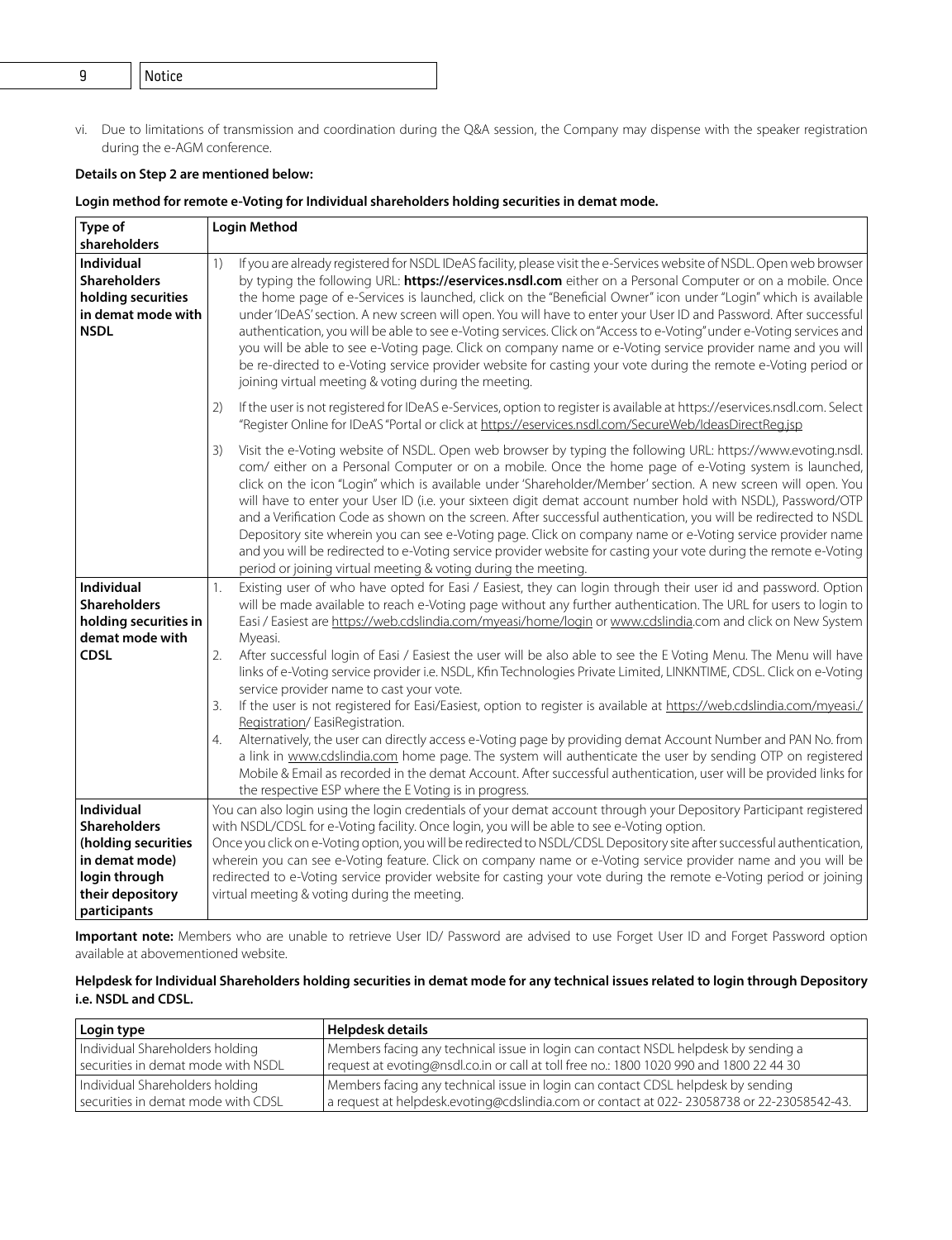### **Details on Step 3 are mentioned below:**

## **Login method for e-Voting for shareholders other than Individual's shareholders holding securities in demat mode and shareholders holding securities in physical mode.**

- I. In case a Member receives an email from KFintech [for Members whose email IDs are registered with the Company/Depository Participants(s)]:
	- a. Launch internet browser by typing the URL: **https://evoting.kfntech.com**
	- b. Enter the login credentials (i.e., User ID and password mentioned below). Your Folio No./DP ID-Client ID will be your User ID. However, if you are already registered with KFintech for e-voting, you can use your existing User ID and password for casting your vote.
	- c. After entering these details appropriately, Click on "LOGIN".
	- d. You will now reach password change Menu wherein you are required to mandatorily change your password. The new password shall comprise of minimum 8 characters with at least one upper case (A-Z), one lower case (a-z), one numeric value (0-9) and a special character (@,#,\$, etc.). The system will prompt you to change your password and update your contact details like mobile number, email ID, etc. on first login. You may also enter a secret question and answer of your choice to retrieve your password in case you forget it. It is strongly recommended that you do not share your password with any other person and that you take utmost care to keep your password confidential.
	- e. You need to login again with the new credentials.
	- f. On successful login, the system will prompt you to select the "EVENT" i.e., Ramkrishna Forgings Limited.
	- g. On the voting page, enter the number of shares (which represents the number of votes) as on the Cut Off Date under "FOR/AGAINST" or alternatively, you may partially enter any number in "FOR" and partially in "AGAINST" but the total number in "FOR/AGAINST" taken together should not exceed your total shareholding as mentioned hereinabove.
	- h. You may also choose the option ABSTAIN. If the shareholder does not indicate either "FOR" or "AGAINST" it will be treated as "ABSTAIN" and the shares held will not be counted under either head.
	- i. Shareholders holding multiple folios/demat accounts shall choose the voting process separately for each folios/demat accounts.
	- j. Voting has to be done for each item of the notice separately. In case you do not desire to cast your vote on any specific item it will be treated as abstained.
	- k. You may then cast your vote by selecting an appropriate option and click on "Submit".
	- l. A confirmation box will be displayed. Click "OK" to confirm else "CANCEL" to modify. Once you have voted on the resolution, you will not be allowed to modify your vote. During the voting period, Members can login any numbers of times till they have voted on the Resolution(s).
	- m. Corporate/Institutional Members (i.e. other than Individuals, HUF, NRI, etc.) are also required to send scanned certified true copy (PDF Format) of the Board Resolution/Authority Letter, etc. together with attested specimen signature(s) of the duly authorized representative(s), to the Scrutinizer at email id **scrutinizermkb@gmail.com.** with a copy marked to **evoting@kfntech.com** and secretarial@ramkrishnaforgings.com. The scanned image of the above mentioned documents should be in the naming format "Ramkrishna Forgings Limited, 39th Annual General Meeting." The documents must be received by the Scrutinizer on or before 22nd September 2021 (1700 hours).
	- n. In case of any queries/grievances, you may refer the Frequently Asked Questions (FAQs) for Members at https://evoting.kfintech.com/ public/Faq.aspx or call KFin on 1-800-309-4001 (toll free).
- II. Members whose email IDs are not registered with the Company/Depository Participants(s), and consequently the Annual Report, Notice of AGM and e-voting instructions cannot be serviced, will have to follow the following process:
	- a. Members who have not registered their email address and in consequence the Annual Report, Notice of AGM and e-voting instructions cannot be serviced, may temporarily get their email address and mobile number provided with KFintech, by accessing the link: **https://ris.kfntech.com/clientservices/mobilereg/mobileemailreg.aspx**. Select the company name i.e. RAMKRISHNA FORGINGS LIMITED.
	- b. Select the Holding type from the drop down i.e. NSDL / CDSL / Physical
	- c. Enter DPID Client ID (in case shares are held in electronic form) / Physical Folio No. (in case shares are held in physical form) and PAN.
	- d. If PAN details are not available in the system, the system will prompt to upload a self-attested copy of the PAN card for updating records.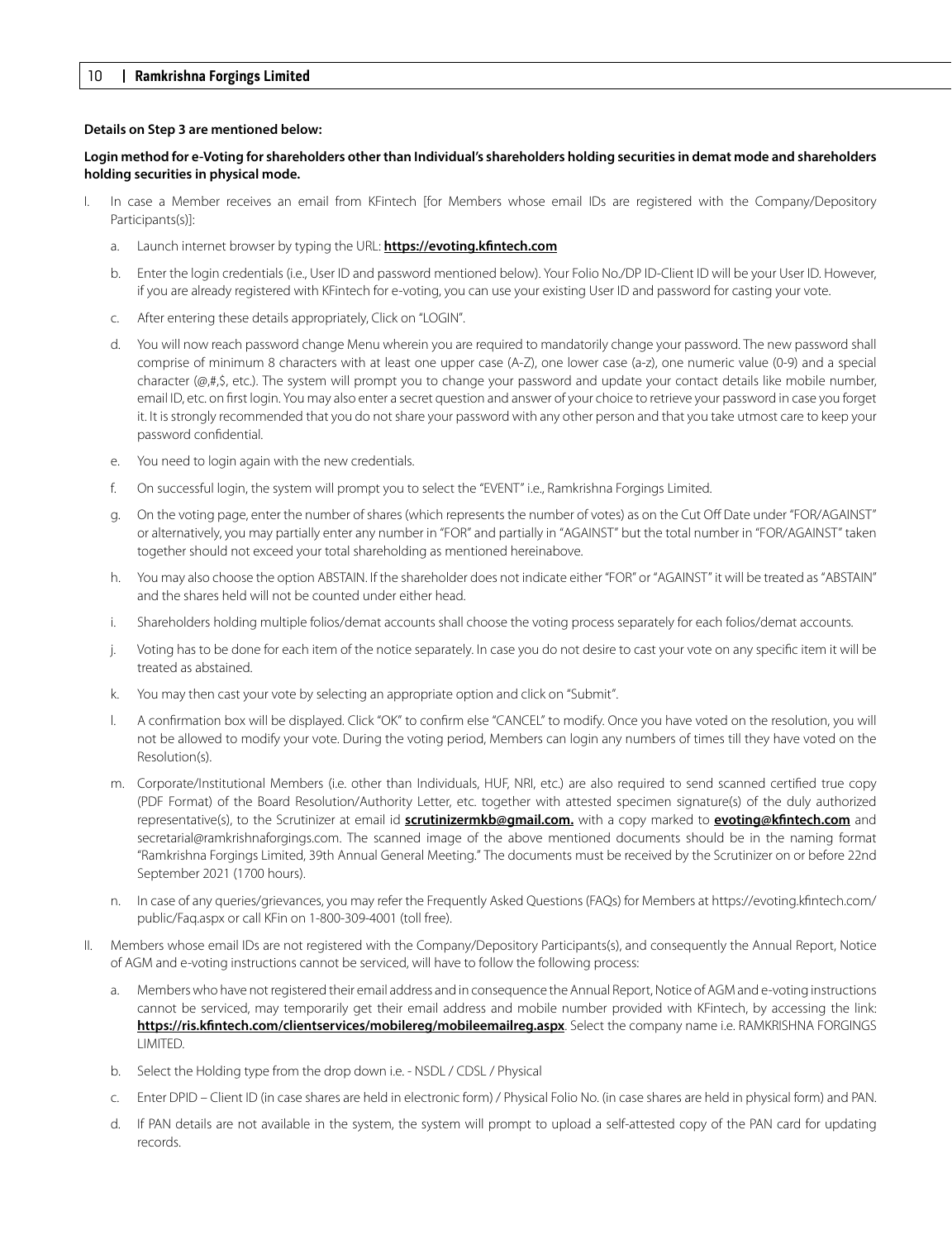- 10 **Ramkrishna Forgings Limited** 11 Notice
	- e. In case shares are held in physical form and PAN is not available in the records, please enter any one of the Share Certificate No. in respect of the shares held by you.
	- f. Enter the email address and mobile number.
	- System will validate DP ID Client ID/ Physical Folio No. and PAN / Share certificate No., as the case may be, and send the OTP at the registered Mobile number as well as email address for validation.
	- h. Enter the OTPs received by SMS and email to complete the validation process. OTPs validity will be for 5 minutes only.
	- i. The Notice and e-voting instructions along with the User ID and Password will be sent on the email address updated by the member.
	- j. Alternatively, members may send an email request addressed to **einward.ris@kfntech.com** along with scanned copy of the request letter duly signed by the first shareholder, providing the email address, mobile number, self-attested copy of PAN and Client Master copy in case shares are held in electronic form or copy of the share certificate in case shares are held in physical form, to enable KFintech to register their email address and to provide them the Notice and the e-voting instructions along with the User ID and Password.
	- k. Please note that in case the shares are held in electronic form, the above facility is only for temporary registration of email address for receipt of the Notice and the e-voting instructions along with the User ID and Password. Such members will have to register their email address with their DPs permanently, so that all communications are received by them in electronic form.
	- l. In case of queries, members are requested to write to **einward.ris@kfntech.com** or call at the toll free number 1-800- 309-4001.
	- 20. Members holding shares in electronic form are hereby informed that bank particulars registered with their respective depository accounts will be used by the Company for payment of dividend. For the safety and interest of the shareholders, it is important that bank account details are correctly provided to the depository participants. The Company or its Registrars cannot act on any request received directly from the Members holding shares in electronic form for any change of bank particulars or bank mandates. Such changes are to be advised only to the Depository Participant of the Members. Members holding shares in physical form and desirous of either registering bank particulars or changing bank particulars already registered against their respective folios for payment of dividend are requested to write to the Company/Registrars and Share Transfer Agents viz. M/s KFin Technologies Pvt. Ltd.
	- 21. Pursuant to section 72 of the Companies Act 2013 members holding shares in physical form are advised to file nomination in prescribed Form SH-13 with the Company's Registrar M/s KFin Technologies Pvt. Ltd and in respect of shares held in Electronic/Demat form, members may please contact their respective Depository Participants.
	- 22. In accordance with Companies (Significant Beneficial Owners) Rules, 2018, an individual person (including non members of the Company) if holding the ultimate beneficial interest in any shares of the Company which is not registered in his/her name are requested to provide to the Company at is Registered Office or its RTA a declaration of his/her being a significant beneficial owner (i.e. holding ultimate beneficial holding of 10% or more of the shares of the Company) in Form no. BEN 1. Further, in case of any change in significant beneficial ownership, the declaration in Form BEN-1 has to be submitted within 30 days of such change.
	- 23. As per Regulation 40 of the Listing Regulations, as amended, securities of listed companies can be transferred only in dematerialized form with effect from April 1, 2019, except in case of request received for transmission or transposition of securities. In view of this and to eliminate all risks associated with physical shares and for ease of portfolio management, members holding shares in physical form are requested to consider converting their holdings to dematerialized form. Kfin Technologies Pvt. Ltd are the Registrar & Share Transfer Agents (RTA) of the Company. All communications in respect of share transfers, dematerialization and change in the address of the members may be communicated to the RTA.
	- 24. Members holding shares in the same name under different Ledger Folios are requested to apply for consolidation of such Folios and send the relevant share certificates to the RTA/Company.
	- 25. Pursuant to the provisions of Section 124 of the Act, Investor Education and Protection Fund Authority (Accounting, Audit, Transfer and Refund) Rules, 2016 read with the relevant circulars and amendments thereto ('IEPF Rules'), the amount of dividend remaining unpaid or unclaimed for a period of seven years from the due date is required to be transferred to the Investor Education and Protection Fund (IEPF), constituted by the Central Government. The Company had, accordingly, transferred Rs. 14,184/- being the unpaid and unclaimed dividend amount pertaining to dividend for the financial year 2012-13 to the IEPF. The Company has sent remindersto those members having unpaid/ unclaimed dividends for the Financial Year 2013-14. The members who have not yet encashed their dividend warrant(s) for the financial year 2013-14 or any subsequent financial year are requested to approach the Registrars and Share Transfer Agents viz. M/s KFin Technologies Pvt. Ltd., Selenium, Tower B, Plot 31-32, Gachibowli, Financial District, Nanakramguda, Hyderabad, Telangana - 500 032.The Company has also uploaded the details of unpaid and unclaimed dividend amounts lying with the Company as on 19th September 2020 (date of last Annual General Meeting) on the website of the Company **http://www.ramkrishnaforgings.com**/unpaid-dividend.html and also on the website of the IEPF (www.iepf.gov.in). No claim shall lie against the Company in respect of the amount(s) so credited to the IEPF.
	- 26. Pursuant to the provision of Section 124(6) of the Companies Act, 2013, all shares in respect of which dividend has not been paid or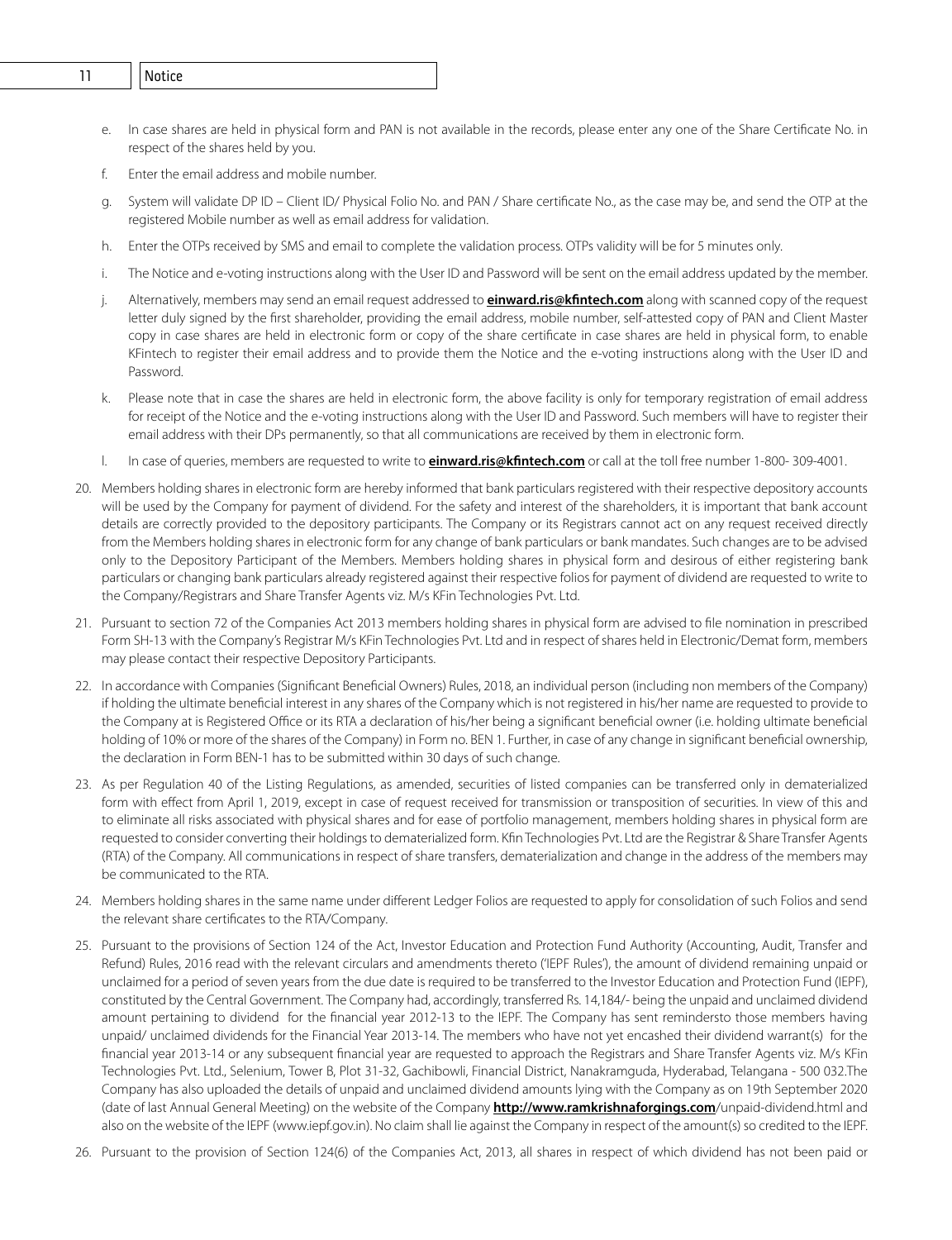claimed for seven consecutive years or more shall be transferred by the Company in the name of Investor Education and Protection Fund along with a statement containing such details as may be prescribed. During the financial year 2020-21, their was no requirement to transfer any shares to the IEPF Authority.

- 27. Unclaimed dividend for the financial year ended 31st March, 2014 and the corresponding Equity Shares of the Company in respect of which dividend entitlements remain unclaimed for seven consecutive years will be due for transfer to the Investor Education and Protection Fund of the Central Government, pursuant to the provisions of Section 124 of the Companies Act, 2013 read with the Investor Education and Protection Fund Authority (Accounting, Audit, Transfer and Refund) Rules, 2016, the Company has sent individual notice to all Shareholders concerned whose dividend remain unclaimed and also given a public notice in newspapers.
- 28. The shares and unclaimed dividend transferred to the IEPF can however be claimed back by the concerned Shareholders from IEPF Authority after complying with the procedure prescribed under the IEPF Rules. The Member/Claimant is required to make an online application to the IEPF Authority in Form IEPF -5 (available on iepf.gov. in).
- 29. To prevent fraudulent transactions, members are advised to exercise due diligence and notify the Company of any change in address or demise of any member as soon as possible. Members are also advised not to leave their demat account(s) dormant for long. Periodic statement of holdings should beobtained from the concerned Depository Participant and holdings should be verified.
- 30. Details under Regulation 36 (3) of the SEBI (Listing Obligations & Disclosure Requirements) Regulations, 2015 and Secretarial Standard 2 on General Meetings in respect of the Directors seeking appointment/re-appointment at the Annual General Meeting forms integral part of the notice. The Directors have furnished the requisite declarations for their appointment/re-appointment.
- 31. The Register of Directors and Key Managerial Personnel and their Shareholding maintained under Section 170 of the Companies Act 2013, the Register of contracts or arrangements in which Directors are interested under Section 189 of the Companies Act 2013, the certificate from the Statutory Auditors of the Company for the Company's Employee Stock Option Scheme 2015 (ESOP Scheme 2015) and other documents referred to in the accompanying Notice and the Explanatory Statement shall be made available over email on making a request to the Company through Email at **secretarial@ramkrishnaforgings.com**.
- 32. The Securities and Exchange Board of India (SEBI) has mandated the submission of Permanent Account Number (PAN) by every participant in securities market. Members holding shares in electronic form are, therefore, requested to submit their PAN to their Depository Participants with whom they are maintaining their demat accounts. Members holding shares in physical form can submit their PAN details to the Company/RTA for registration of transmission/transposition, deletion of name etc.
- 33. The Securities and Exchange Board of India (SEBI) vide circular dated 20 April 2018 has also mandated to obtain account details along with cancelled cheque to update the securities holder's data. The original cancelled cheque shall bear the name of the securities holder failing which securities holder shall submit copy of bank passbook /statement attested by the bank. The RTA shall then update the bank details in its records after due verification. The unpaid dividend shall be paid via electronic bank transfer. In cases where either the bank details such as MICR (Magnetic Ink Character Recognition), IFSC (Indian Financial System Code), etc. that are required for making electronic payment, are not available or the electronic payment instructions have failed or have been rejected by the bank, the issuer companies or their RTA may ask the banker to make payment though physical instrument such as banker's cheque or demand draft to such securities holder incorporating his bank account details.The Company has sent reminders to those shareholders, whose bank details are not available with the Registrar & Share Transfer Agents, requesting them to send the required details to enable the Company for payment of Dividend. The Company before processing the request for payment of Unclaimed / Unpaid Dividend, has been in practice of obtaining necessary particulars of Bank Account of the Payee.
- 34. Since the AGM will be held through Video Conferencing or Other Audio Visual Means, routemap of venue of the AGM is not attached to this Notice.
- 35. **Members who have not registered their e-mail addresses so far are requested to register their e-mail address for receiving all communication including Annual Report, Notices, Circulars, etc. from the Company electronically.**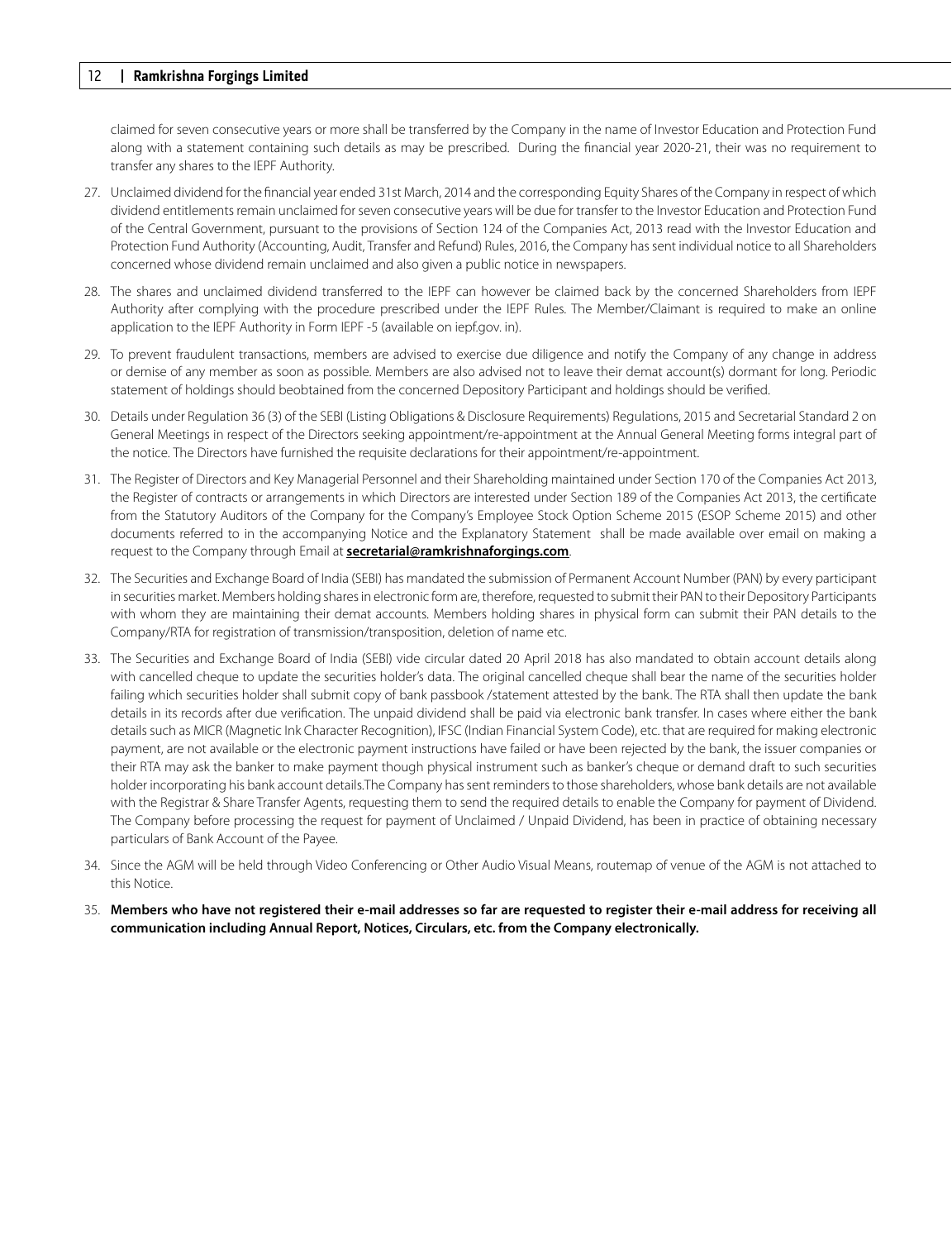## **EXPLANATORY STATEMENT IN RESPECT OF THE SPECIAL BUSINESS PURSUANT TO SECTION 102 OF THE COMPANIES ACT, 2013.**

## **Item No. 4**

The Board on the recommendation of the Audit & Risk Management Committee, has approved the appointment and remuneration of M/s. Bijay Kumar & Co., Cost & Management Accountants, (Membership no. 42734/FRN: 004819)as the Cost Auditor in the Board Meeting held on 15th May 2021 to conduct the audit of the cost records of the Company, for the financial year ending March 31, 2022 at a remuneration of 400,000/- (Rupees Four Lakhs Only) plus GST and travelling, local conveyance and out of pocket expenses as per actuals.

In accordance with the provisions of Section 148 of the Act read with the Companies (Audit and Auditors) Rules, 2014, as amended, the remuneration payable to the Cost Auditors as recommended by the Audit & Risk Management Committee and approved by the Board of Directors, has to be ratified by the members of the Company.

M/s. Bijay Kumar & Co., Cost & Management Accountants, have the necessary experience in the field of cost audit and have submitted a certificate regarding their eligibility for appointment as Cost Auditors of the Company.

The Board of Directors of the Company recommend the resolution as set out in Item No. 4 for the approval of members. Accordingly, consent of the members is sought for passing an Ordinary Resolution as set out at Item No. 4 of the Notice for ratification of the remuneration payable to the Cost Auditors for the financial year ending March 31, 2022.

None of the Directors / Key Managerial Personnel of the Company / their relatives are, in any way, concerned or interested, financially or otherwise, in the resolution set out at Item No. 4 of the Notice.

#### **Item No. 5**

With a view to facilitate the Company's proposal to raise funds, and in order to create adequate headroom for subsequent issuance of equity shares, if any, it is proposed to increase the existing Authorized Capital of the Company from the existing Rs 33,25,00,000 (Rupees Thirty Three Crore Twenty Five Lakhs only) divided into 3,32,50,000 equity shares of Rs. 10 each to Rs 38,25,00,000 (Rupees Thirty-Eight Crore Twenty Five Lakhs only) divided to 3,82,50,000 equity shares of Rs. 10 each. Consequently, Clause V of the Memorandum of Association of the Company would also require alteration so as to reflect the increased Authorised Share Capital.

Pursuant to the provisions of the Companies Act, 2013, the consent of the Shareholders of the Company is required for the proposed increase in the Authorized Share Capital and alteration of the Memorandum of Association of the Company. Accordingly, the Board of Directors of the Company seeks the approval of Shareholders of the Company for the same by way of an Ordinary resolution.

A draft copy of the altered Memorandum of Association can be inspected by the members before the meeting at Registered Office of the Company.

None of the Directors, Key Managerial Personnel and / or their relatives are, in any way, concerned or interested financially or otherwise, in the above resolution except for their shareholding in the Company.

The Board of Directors recommend passing of the Ordinary Resolution as set out in Item No. 5 of the accompanying notice relating to increase of Authorised Share Capital of the Company and alteration in the capital clause of the Memorandum of Association of the Company.

#### **Item no. 6**

The Company proposes to raise the capital for the purpose of capital expenditure for ongoing and future expansion projects, acquisition, working capital, repayment of loans and for general corporate purposes.

For this purpose, the Company has been exploring various avenues for raising funds by way of issue of Equity Shares or by way of issue of any instrument or security including fully/partly convertible debentures, GDRs, ADRs or by way of a composite issue of non-convertible debentures and warrants entitling the warrant holder(s) to apply for Equity Shares or any other eligible securities and/or any combination thereof, for an aggregate amount of up to Rs. 500 crore (Rupees Five Hundred Crore) through Qualified Institutions Placement to QIBs as defined in SEBI ICDR Regulations or Private Placement or Preferential Issue or Public Issue or through any other permissible mode and/or combination thereof as may be considered appropriate under applicable law. The issue of Securities may be consummated in one or more tranches at such time or times at such price, at a discount or premium to market price or prices in such manner and on such terms and conditions as the Board may in its absolute discretion decide, taking into consideration prevailing market conditions and other relevant factors and wherever necessary in consultation with advisors, lead managers, underwriters and such other authority or authorities as may be necessary and subject, as applicable, to the SEBI ICDR Regulations, the Depository Receipts Scheme, 2014 and other applicable guidelines, notifications, rules and regulations, each as amended.

The proposed Special Resolution is an enabling resolution and therefore, the proposal seeks to confer upon the Board (including a Committee thereof), the absolute discretion to determine the terms of the aforementioned issuance of Securities, including the exact price, proportion and timing of such issuance, based on an analysis of the specific requirements and market conditions. The detailed terms and conditions of such issuance will be determined by the Board or a Committee thereof, considering prevailing market conditions, practices and in accordance with the applicable provisions of law and other relevant factors. Accordingly, the Board (including a Committee thereof) may, in its discretion, adopt any one or more of the mechanisms prescribed above to meet its objectives as stated in the aforesaid paragraphs without the need for fresh approval from the Members of the Company.

In the event of issuance of Securities by way of a QIP, as per the provisions of the SEBI ICDR Regulations, an issue of Securities shall be made at a price not less than the floor price calculated in accordance with Chapter VI of the ICDR Regulations and applicable law. The Board or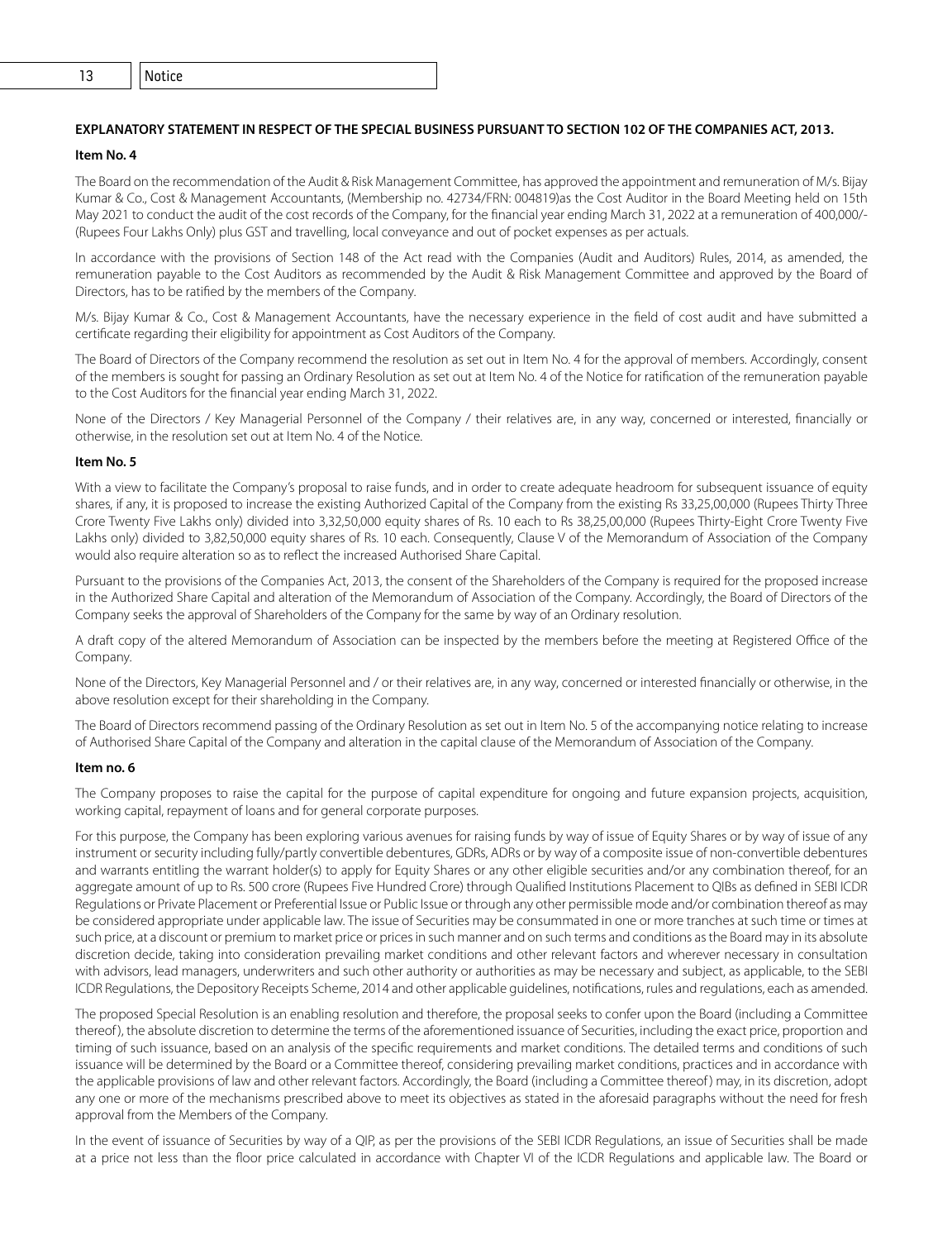Committee of Directors duly authorised by the Board are hereby being authorised to offer a discount of not more than five percent on such price determined in accordance with the pricing formula provided under Regulation 176 of the SEBI ICDR Regulations or such other discount as may be permitted in accordance with applicable law.

Further, in the event that such issuance of Securities is undertaken by way of a QIP, the allotment of Securities shall be completed within a period of 365 days from passing the Special Resolution by the Members or such other time as may be permitted under the SEBI ICDR Regulations from time to time. The aforesaid issue of Securities will be subject to receipt of requisite approvals from appropriate authorities, as may be applicable. Further, no allotment shall be made, either directly or indirectly to any QIB who is a promoter, or any person related to promoters in terms of the SEBI ICDR Regulations.

Pursuant to Section 62 of the Companies Act, 2013 and the SEBI Listing Regulations, whenever it is proposed to increase the Subscribed Capital of a Company by a further issue and allotment of shares, such shares need to be offered to the existing Members in the manner laid down in the said section unless the Members decide otherwise in a General Meeting.

The Board of Directors, at its meeting held on 27th August, 2021, has accorded its approval for raising of funds by the Company for an amount not exceeding Rs. 500 crore (Rupees Five Hundred Crore) through issue of one or more type of Securities, subject to Members' approval and such other approvals as may be required under the applicable laws.

The Securities allotted as above would be listed on BSE Limited and National Stock Exchange of India Limited or other stock exchanges outside India. The offer/issue/allotment would be subject to the regulatory approvals, if any. The conversion of Securities, if any, held by foreign investors into Equity Shares would be subject to the applicable foreign investment cap, if any, and the applicable foreign exchange regulations. As and when the Board or a Committee thereof takes a decision on matters pertaining to the proposed fund raise, on which it has the discretion, necessary disclosures will be made to the Stock Exchanges as may be required under the provisions of the SEBI Listing Regulations.

This Special Resolution, if passed, will have the effect of allowing the Board to offer, issue and allot the Securities to the investors, who may or may not be the existing members of the Company.

None of the Directors, Key Managerial Personnel and / or their relatives are, in any way, concerned or interested financially or otherwise, in the above resolution except (i) for their shareholding in the Company; and (ii) to the extent of any securities of the Company which may be allotted to them pursuant to this resolution.

The Board of Directors recommend passing of a Special Resolution as set out in Item No. 6 of the accompanying notice relating to fund raising by issuance of securities of the Company.

### **Item No. 7**

Mr. Mahabir Prasad Jalan was re-appointed as Whole Time Director designated as the Chairman of the Company, for a period of 5 Years w. e.f. 5th November, 2016. The said term will expire on 4th November, 2021. In terms of the provisions of Section 196 of the Companies Act, 2013 (the Act) the Company can reappoint a managerial personnel provided such appointment is not made earlier than one year before the expiry of his term.

The Board of Directors, based on recommendation of the Nomination and Remuneration Committee ("NRC") at its meeting held on 15th May 2021, re-appointed Mr. Mahabir Prasad Jalan as Whole Time Director designated as Chairman, of the Company for a period of 5 Years w.e.f 5 November 2021.

The members are further informed that Mr. Mahabir Prasad Jalan, is above 70 years of age. In terms of the provisions of Section 196 (3) and Part I of Schedule V of the Companies Act, no company shall continue the employment of a person who has attained the age of 70 years, as Managing Director, Wholetime Director or Manager unless it is approved by the Members by passing a special resolution. Mr. Mahabir Prasad Jalan had attained the age of 70 years however keeping in view his rich and varied experience in the industry and his involvement in the operations of the Company since incorporation it would be in the best interest of the Company to continue the employment of Mr. Mahabir Prasad Jalanas the Wholetime Director, designated as Chairman, of the Company.

Mr. Mahabir Prasad Jalan satisfies all the other conditions set out in Part-I of Schedule V of the Act as also conditions set out under sub-section (3) of Section 196 of the Act for being eligible for his re-appointment. He is not disqualified from being appointed as Director in terms of Section 164 of the Act, neither debarred from holding the office of director pursuant to any SEBI order.

The appointment and payment of remuneration of Mr. Mahabir Prasad Jalan shall be guided by the provisions of the Act on such emoluments as outlined below.

**a) Basic Salary :** Rs. 10,00,000/- per month - Rs.25,00,000/- per month.

The Increase in remuneration will be made after being approved by the Board of Directors within the above mentioned Limit.

## **b) Benefts:**

- i) **Accommodation:** Fully Furnished Residential Accommodation or House Rent Allowance @ 50% (fifty percent) of the basic salary.
- ii) Expense pertaining to electricity, gas, water, furnishings and other utilities for self and family in accordance with the rules of the Company or as may be agreed to by the Board of Directors or committee with the Whole Time Director subject to a maximum of 10 % of the basic salary.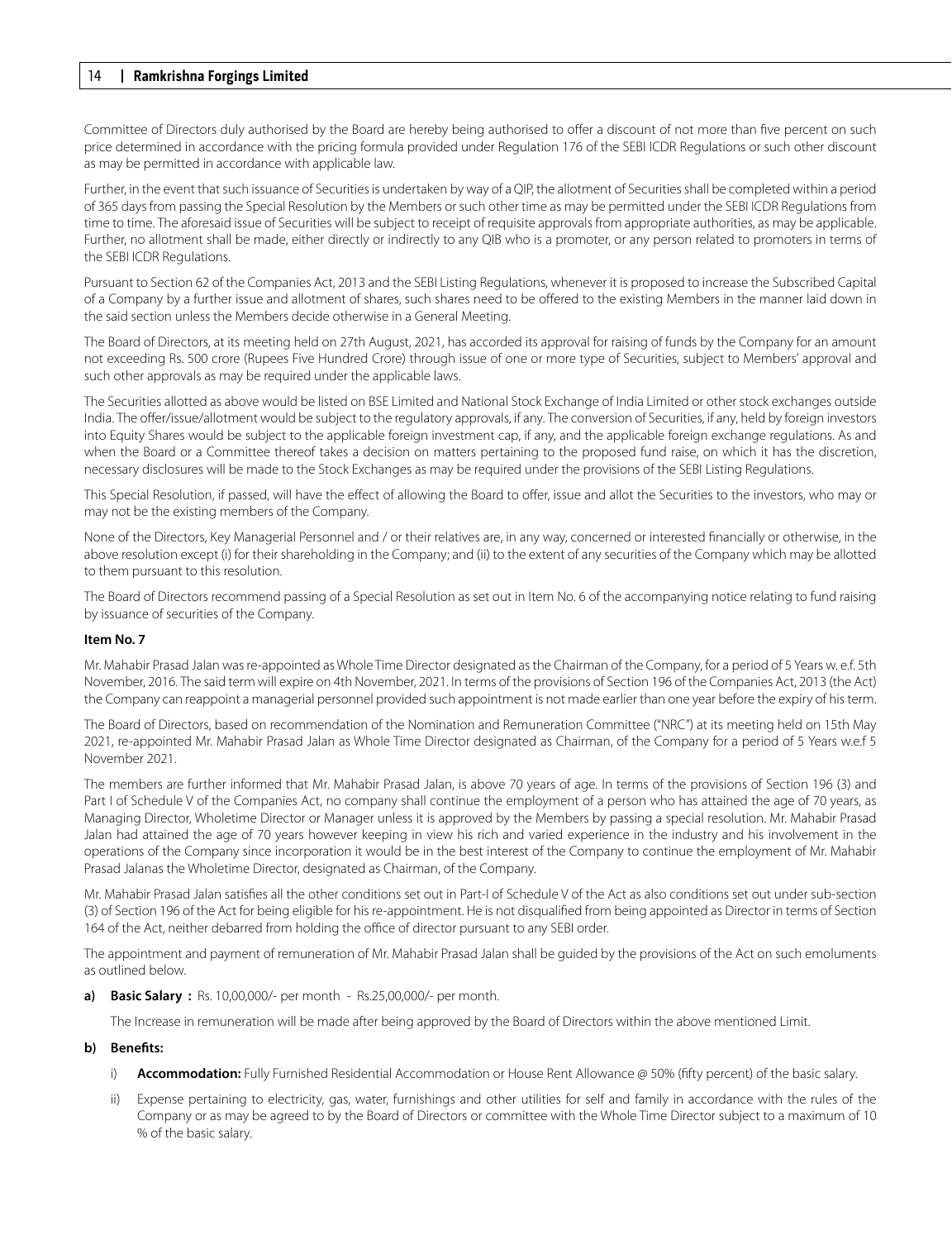- 14 **Ramkrishna Forgings Limited** 15 Notice
	- iii) **Allowance:** Any Allowance upto 30 % of the basic salary in a year. In addition hospitalization expenses incurred in India for self and family will be paid on actual basis.
	- iv) **Leave Travel Concession:** For self and family once in a year subject to 20 % of the basic salary in a year.
	- v) **Club Fees:** Fees of Clubs in accordance with the rules of the company or as may be agreed to by the Board of Directors or committee thereof with the Whole Time Director but no Life Membership fee or Admission fee is to be paid by the Company. However it will not include Corporate Membership of the Club(s).
	- vi) Provision of Company's Car with driver for use on Company's business. It will not be considered as benefits. He will be however billed by the Company for use of car for private purposes, if any.
	- vii) Provision for use of telephone, telefax, audio/video conferencing and other communication facilities at residence shall not be included in the computation of perquisites and allowances for the purpose of calculating the said ceiling.
	- viii) **Commission:** Such percentage of commission (in addition to salary, allowances, perquisites and benefits as stated above) calculated with reference to the net profit of the Company for each financial year as may be fixed by the Board of Directors or Committee thereof which together with salary and monetary value of allowances, perquisites and benefits shall not exceed the ceiling laid down under Sec. 197 of the Companies Act, 2013.

Notwithstanding inadequate profits in any financial year, the Company shall pay the remuneration as mentioned above as the minimum remuneration

Details of Mr. Mahabir Prasad Jalan is provided in **Annexure- 1**" to the Notice pursuant to the provisions of (i) the Securities and Exchange Board of India (Listing Obligations and Disclosure Requirements) Regulations, 2015 and (ii) Secretarial Standard on General Meetings ("SS-2"), issued by the Institute of Company Secretaries of India

Except Mr. Mahabir Prasad Jalan, Mr. Naresh Jalan and Mr. Chaitanya Jalan, and their relatives, none of the other Directors and Key Managerial Personnel of the Company and their relatives are concerned or interested, financial or otherwise in above Resolution.

#### **Item no. 8**

Mr. Naresh Jalan was re-appointed as the Managing Director of the Company for a period of 5 Years w.e.f. 5th November, 2016. The said term will expire on 4th November, 2016. In terms of the provisions of Section 196 of the Companies Act, 2013 (the Act) the Company can reappoint a managerial personal provided such appointment is not made earlier than one year before the expiry of his term.

The Board of Directors, based on recommendation of the Nomination and Remuneration Committee ("NRC") at its meeting held on 15th May 2021 re-appointed Mr. Naresh Jalan as the Managing Director of the Company for a period of 5 Years w.e.f. 5 November 2021.

Mr. Naresh Jalan satisfies all the conditions set out in Part-I of Schedule V of the Act as also conditions set out under sub-section (3) of Section 196 of the Act for being eligible for his re-appointment. He is not disqualified from being appointed as Director in terms of Section 164 of the Act neither debarred from holding the office of director pursuant to any SEBI order.

The appointment and payment of remuneration of Mr. Naresh Jalan shall be guided by the provisions of the Act on such emoluments as outlined below.

**a) Basic Salary :** Rs. 8,25,000/- per month - Rs. 23,00,000/- per month.

The Increase in remuneration will be made after being approved by the Board of Directors within the above mentioned Limit.

### **b) Benefts:**

- i) **Allowances:** Any Allowances not exceeding@ 60% (sixty percent) of the basic salary.
- ii) Medical Reimbursement: Reimbursement of expenses incurred for self and family subject to 12% of the basic salary in a year. In addition hospitalization expenses incurred in India for self and family will be paid on actual basis.
- iii) **Leave Travel Concession:** For self and family once in a year subject to 11 % of the basic salary in a year.
- iv) **Club Fees:** Fees of Clubs in accordance with the rules of the company or as may be agreed to by the Board of Directors or committee thereof with the Whole Time Director but no Life Membership fee or Admission fee is to be paid by the Company. However it will not include Corporate Membership of the Club(s).
- v) Provision of Company's Car with driver for use on Company's business. It will not be considered as benefits. He will be however billed by the Company for use of car for private purposes, if any.
- vi) Provision for use of telephone, telefax, audio/video conferencing and other communication facilities at residence shall not be included in the computation of perquisites and allowances for the purpose of calculating the said ceiling.
- vii) **Commission:** Such percentage of commission (in addition to salary, allowances, perquisites and benefits as stated above) calculated with reference to the net profit of the Company for each financial year as may be fixed by the Board of Directors or Committee thereof which together with salary and monetary value of allowances, perquisites and benefits shall not exceed the ceiling laid down under Sec. 197 of the Companies Act, 2013.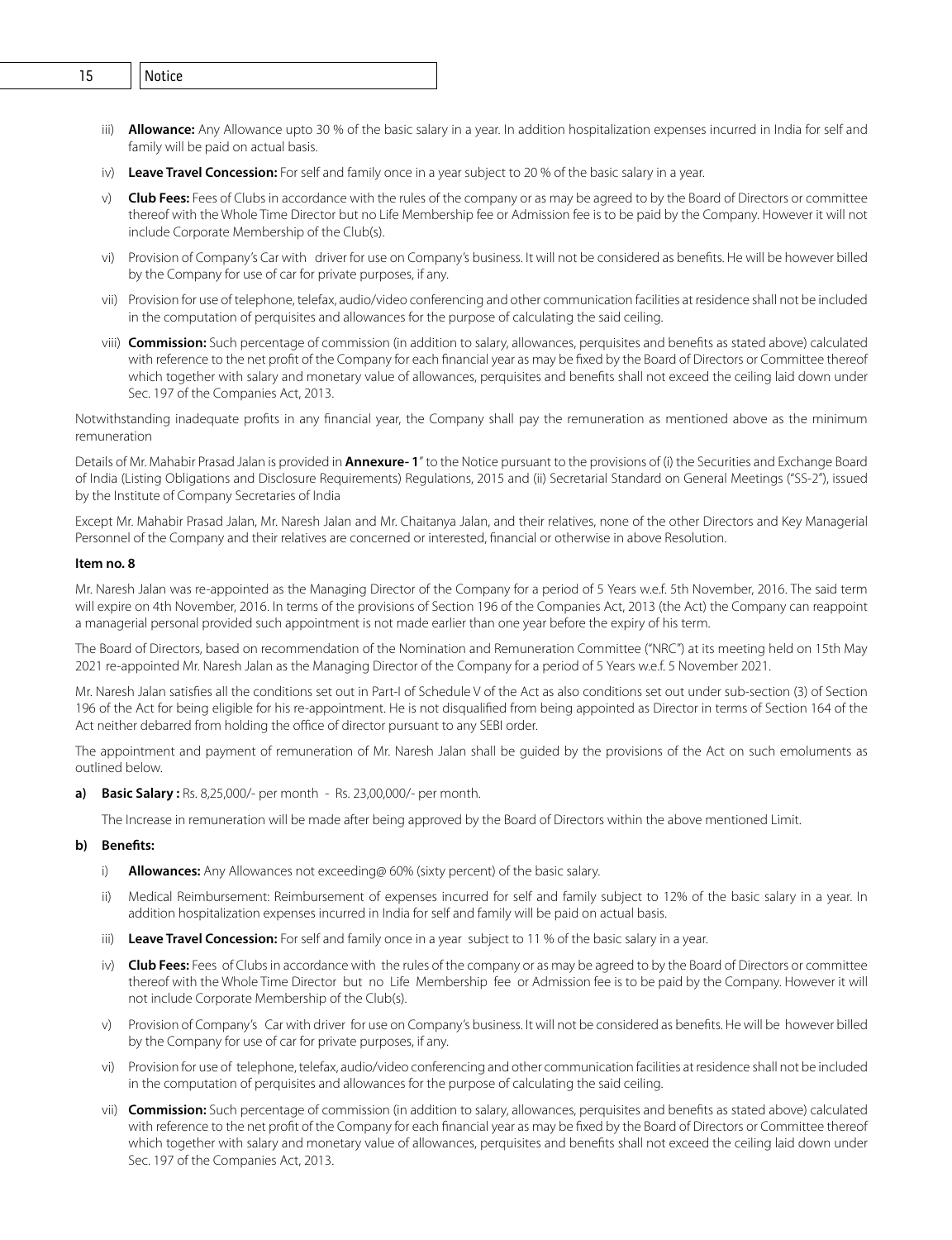viii) Company's contribution towards Provident Fund as per Rules of the company, but not exceeding 12% of the Salary.

Notwithstanding inadequate profits in any financial year, the Company shall pay the remuneration as mentioned above as the minimum remuneration.

Details of Mr. Naresh Jalan is provided in **Annexure- 1** to the Notice pursuant to the provisions of (i) the Securities and Exchange Board of India (Listing Obligations and Disclosure Requirements) Regulations, 2015 and (ii) Secretarial Standard on General Meetings ("SS-2"), issued by the Institute of Company Secretaries of India

Except Mr. Naresh Jalan, Mr. Mahabir Prasad Jalan and Mr. Chaitanya Jalan, and their relatives, none of the other Directors and Key Managerial Personnel of the Company and their relatives are concerned or interested, financial or otherwise in above Resolution.

By order of the Board

Place : Kolkata **Rajesh Mundhra** Dated : 27th August, 2021 **Company Secretary** Company Secretary Registered Office: Membership No. ACS 12991 23 Circus Avenue, Kolkata – 700017

Sd/-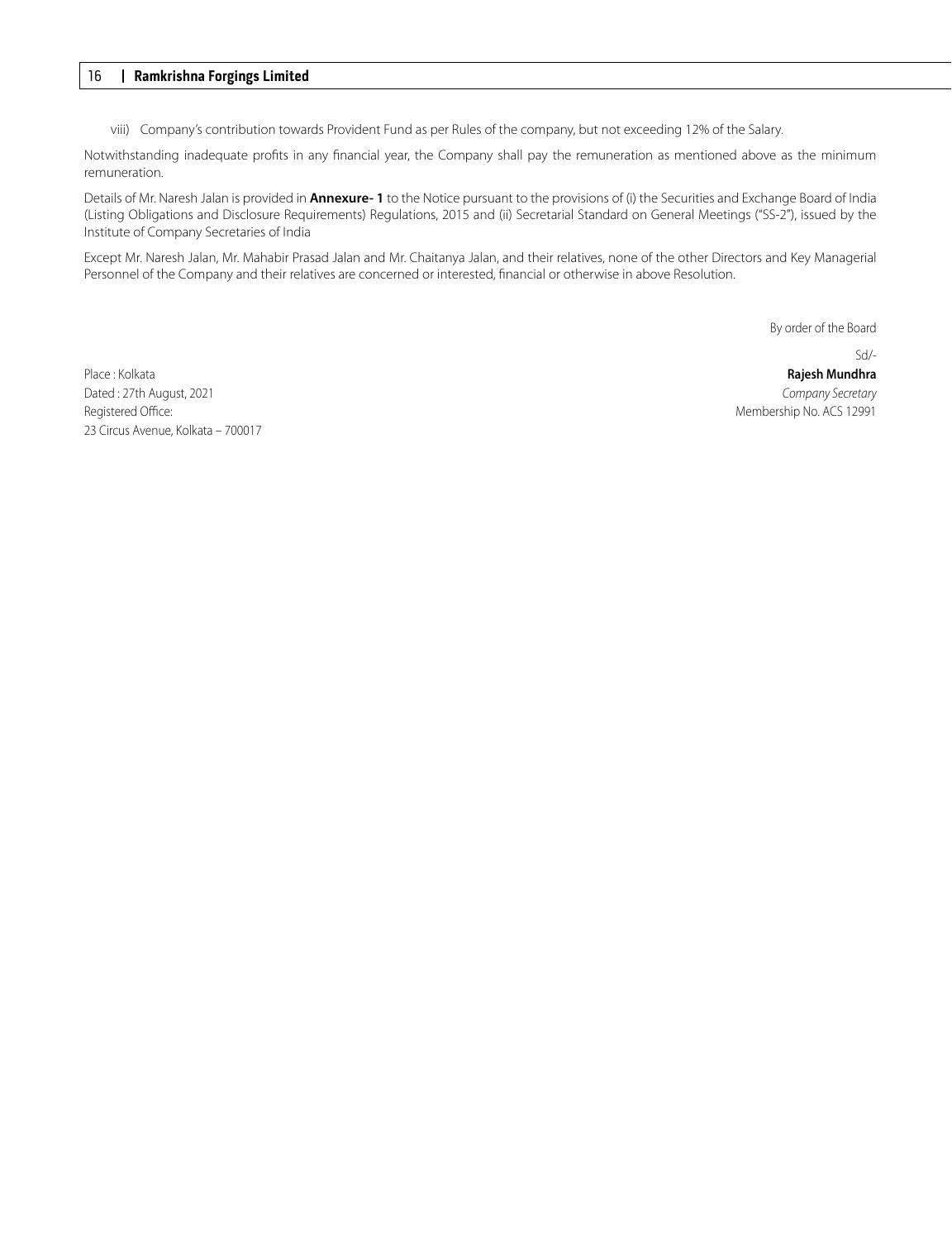16 **Ramkrishna Forgings Limited** 17 Notice

# **Annexure-I**

Details pursuant (i) the Securities and Exchange Board of India (Listing Obligations and Disclosure Requirements) Regulations, 2015; and (ii) Secretarial Standard on General Meetings ("SS-2"), issued by the Institute of Company Secretaries of India.

| Name                                                                                             | Mr. Mahabir Prasad Jalan                                                                                                                                                                                                                                                                                                                                                                                                                                                                                                                                                                               | Mr. Naresh Jalan                                                                                                                                                                                                                                                                                                                                                           | Mr. Chaitanya Jalan                                                                                                                                                                                                                                                                                                                                                                  |
|--------------------------------------------------------------------------------------------------|--------------------------------------------------------------------------------------------------------------------------------------------------------------------------------------------------------------------------------------------------------------------------------------------------------------------------------------------------------------------------------------------------------------------------------------------------------------------------------------------------------------------------------------------------------------------------------------------------------|----------------------------------------------------------------------------------------------------------------------------------------------------------------------------------------------------------------------------------------------------------------------------------------------------------------------------------------------------------------------------|--------------------------------------------------------------------------------------------------------------------------------------------------------------------------------------------------------------------------------------------------------------------------------------------------------------------------------------------------------------------------------------|
| <b>DIN</b>                                                                                       | 00354690                                                                                                                                                                                                                                                                                                                                                                                                                                                                                                                                                                                               | 00375462                                                                                                                                                                                                                                                                                                                                                                   | 07540301                                                                                                                                                                                                                                                                                                                                                                             |
| Date of Birth/Age                                                                                | 10-04-1949/72 years                                                                                                                                                                                                                                                                                                                                                                                                                                                                                                                                                                                    | 04.10.1975/45 years                                                                                                                                                                                                                                                                                                                                                        | 19-09-1997/23 years                                                                                                                                                                                                                                                                                                                                                                  |
| <b>Brief Resume/</b><br>Experience/<br><b>Expertise in</b><br><b>Specific Functional</b><br>Area | He is a B. Tech (Mechanical) from BITS<br>(Pilani). A Successful Technocrat having<br>more than 5 decades work experience<br>in Forging Industry. Under his leadership<br>the company has been recognized as the<br>innovative company making continuous<br>improvement in products, system and<br>technology. Under his leadershipthe<br>Company has also earned a reputation   huge value for all the stakeholders  <br>dependable and preferred supplier<br>of<br>of forged components by providing<br>world class products at competitive<br>costs through a knowledge based happy<br>organization | He is a MBA and possesses more than  <br>25 years of experience in Forging<br>industry. Under his leadership, the<br>a distinguished supplier of forged<br>and rolled components for the<br>automotive industry in domestic<br>and global markets and created<br>of the company. It has earned the<br>reputation of being accredited as a<br>partner in growth of the OEM. | He is been associated with the<br>Company since 2016 and had been<br>actively involved in the areas of<br>Company has been established as acquisition, pricing, CSR activities<br>of the Company. He is currently a<br>part of the Executive Management<br>team of the Company looking<br>after, among other things, the Cost<br>control, Project management and<br>Quality systems. |
| Qualification                                                                                    | B. Tech (Mechanical) from BITS (Pilani)                                                                                                                                                                                                                                                                                                                                                                                                                                                                                                                                                                | <b>MBA</b>                                                                                                                                                                                                                                                                                                                                                                 | B.Com (Hons)                                                                                                                                                                                                                                                                                                                                                                         |
| Date of first<br>appointment on<br>the Board                                                     | 12/11/1981                                                                                                                                                                                                                                                                                                                                                                                                                                                                                                                                                                                             | 25/01/1995                                                                                                                                                                                                                                                                                                                                                                 | 09/11/2019                                                                                                                                                                                                                                                                                                                                                                           |
| Terms and<br>conditions of<br>appointment or re-<br>appointment                                  | As per the Explanatory Statement<br>mentioned above                                                                                                                                                                                                                                                                                                                                                                                                                                                                                                                                                    | As per the Explanatory Statement<br>mentioned above                                                                                                                                                                                                                                                                                                                        | He retires by rotation and seeks<br>reappointment                                                                                                                                                                                                                                                                                                                                    |
| <b>Remuneration last</b><br>drawn                                                                | F.Y. 2020-21:<br>Rs. 243.45 Lakhs                                                                                                                                                                                                                                                                                                                                                                                                                                                                                                                                                                      | F.Y. 2020-21:<br>Rs. 178.65 Lakhs                                                                                                                                                                                                                                                                                                                                          | F.Y. 2020-21<br>Rs. 22. 31 Lakhs                                                                                                                                                                                                                                                                                                                                                     |
| <b>Details of</b><br>remuneration<br>sought to be paid.                                          | As per the Explanatory Statement<br>mentioned above                                                                                                                                                                                                                                                                                                                                                                                                                                                                                                                                                    | As per the Explanatory Statement<br>mentioned above                                                                                                                                                                                                                                                                                                                        | N.A.                                                                                                                                                                                                                                                                                                                                                                                 |
| Directorship in<br>other companies<br>(31stMarch 2021)                                           | Listed -<br>Nil<br>Unlisted-<br>Globe All India Services Limited<br>Ramkrishna Rail & Infrastructure Private<br>Limited<br>Northeast Infraproperties Pvt. Ltd.<br>Dove Airlines Pvt. Ltd.<br>Ramkrishna Aeronautics Pyt. Ltd.                                                                                                                                                                                                                                                                                                                                                                          | Listed-<br>Nil<br>Unlisted-<br>Globe All India Services Limited<br>Ramkrishna Rail & Infrastructure<br>Private Limited<br>Northeast Infraproperties Pvt. Ltd.<br>Dove Airlines Pvt. Ltd.<br>Ramkrishna Aeronautics Pyt. Ltd.                                                                                                                                               | Listed-<br>Nil<br>Unlisted-<br>Globe All India Services Limited<br>Riddhi Portfolio Private Limited<br>Eastern Credit Capital Private<br>Limited                                                                                                                                                                                                                                     |
| Chairman/<br>Member of the<br>Committee of<br>Directors in the<br>Company                        | Chairman-<br>Management and Finance Committee<br>Member-<br>Corporate Social Responsibility<br>Committee                                                                                                                                                                                                                                                                                                                                                                                                                                                                                               | Chairman-<br>Nil<br>Member-<br>Corporate Social Responsibility<br>Committee                                                                                                                                                                                                                                                                                                | Chairman-<br>Nil<br>Member-<br>Nil                                                                                                                                                                                                                                                                                                                                                   |